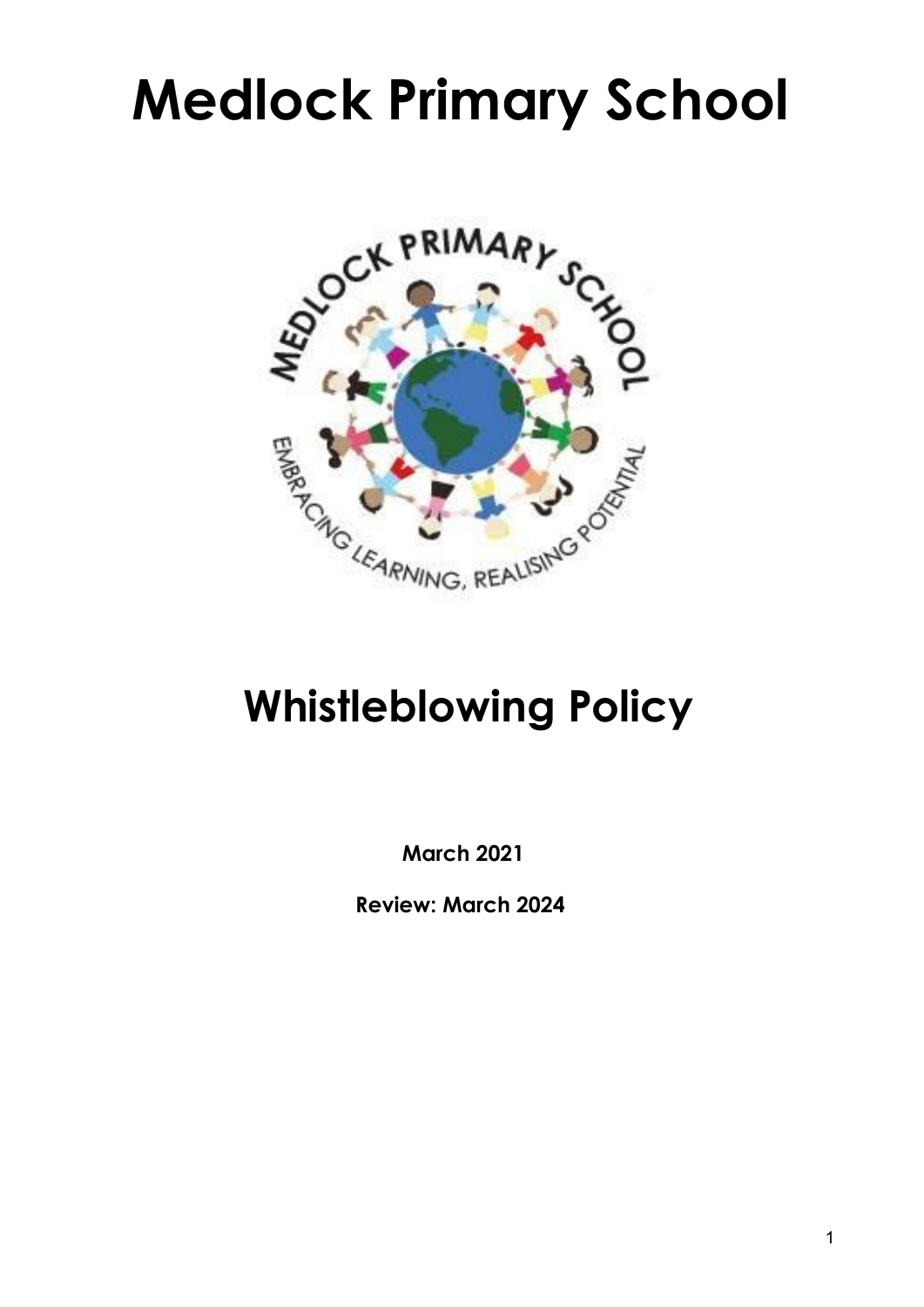#### **Contents**

Introduction. Aims & Scope. What is Whistleblowing? Making a disclosure or raising a concern. Whistleblowing by members of the public. Whistleblowing by employees. How to report a Whistleblowing Concern. How the School or Council will Respond. Anonymous allegations. Outcomes. Role of the person receiving the complaint. Safeguards. Confidentiality and Anonymity. Harassment and Victimisation. False and malicious allegations. Misuse of the policy. Data Protection and FOI. Monitoring of Whistleblowing Complaints. Training and Awareness. Frequently Asked Questions.

Appendix A – Whistleblowing Case Record.

Appendix B – Seven Nolan Principles.

Appendix C – Whistleblowing Flowchart.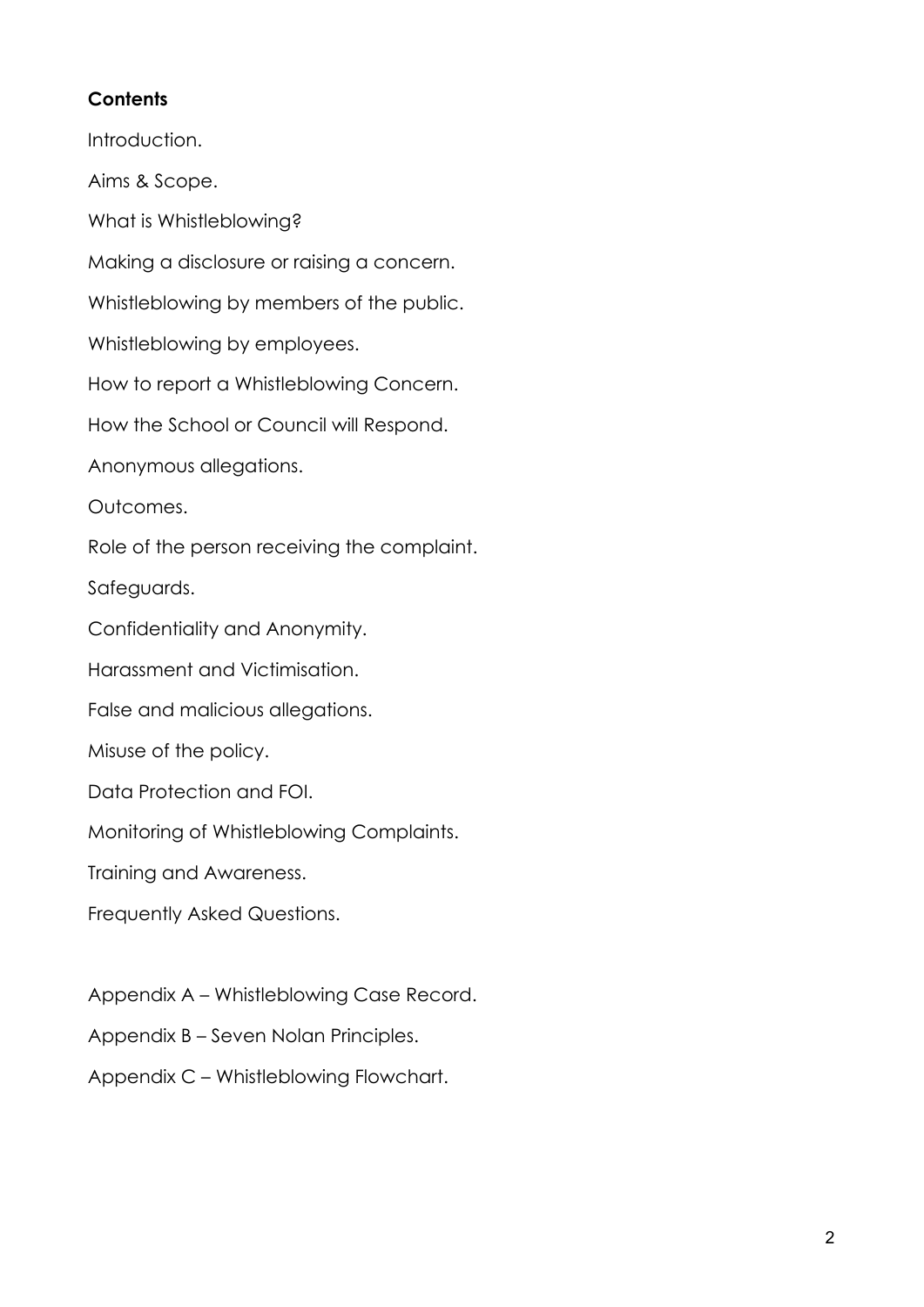#### **1. Introduction**

- 1.1. Medlock Primary School is committed to the highest possible standards of honesty, openness and accountability and will not tolerate malpractice or wrongdoing.
- 1.2. The School's Whistleblowing Policy is a vital element of our governance arrangements and is designed to allow those employed by the School and / or members of the public to come forward and raise both disclosures and serious allegations of wrongdoing involving the actions of the Schools employees, its Governors, contractors or any aspect of the School's activities.
- 1.3. As such, Medlock Primary School is committed to a policy which seeks to protect those individuals who make certain disclosures with regard to any instance of malpractice or wrongdoing and to investigate them in the public interest.
- 1.4. Whistleblowing is generally the term used when someone who is employed in an organisation reports a concern about suspected wrongdoing, malpractice, illegality or risk in the workplace. This can include:
	- 1.4.1. criminal offences;
	- 1.4.2. failure to comply with a legal duty;
	- 1.4.3. miscarriages of justice;
	- 1.4.4. fraud or corruption;
	- 1.4.5. abuse of authority;
	- 1.4.6. serious breaches of Council policy or procedure;
	- 1.4.7. unethical conduct and actions deemed unprofessional or inappropriate;
	- 1.4.8. breaches of regulations requiring school governors to 'act with integrity, objectivity and honesty and in the best interests of the school' and breaches of the 'Nolan Principles' which are the basis of ethical standards expected of public office holders (Appendix B);
	- 1.4.9. the health and safety of any individual has been, or is likely to be, endangered;
	- 1.4.10. the environment has been, is being or is likely to be, damaged (as a result of the City Council's actions or inactions); and
	- 1.4.11. information about any of the above has been, is being, or is likely to be, deliberately concealed.
- 1.5 This policy seeks to set out how the School will handle and respond to serious allegations of perceived wrongdoing irrespective of whether the individual raising the concern is employed by the School or not.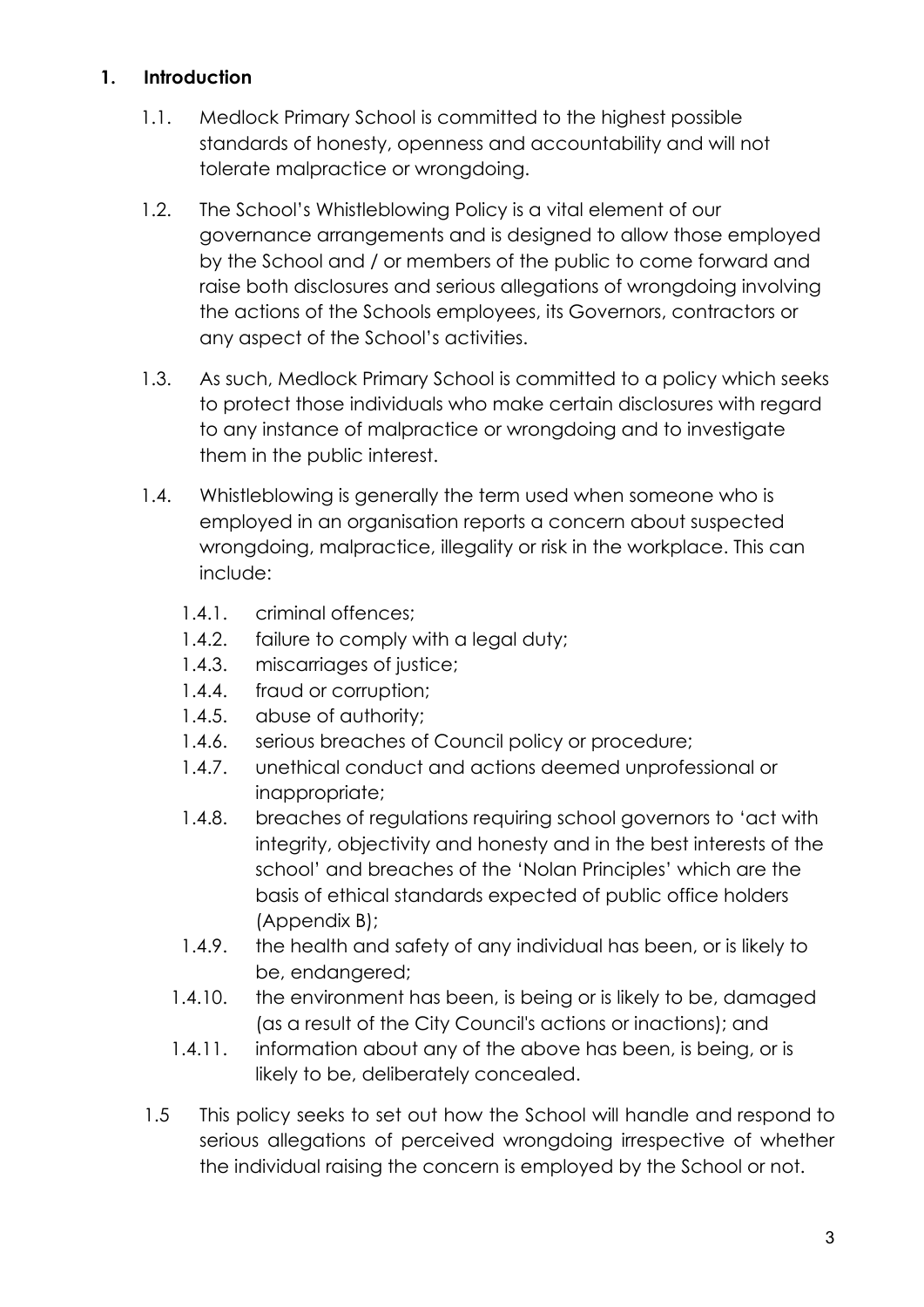#### **2. Aims and Scope**

- 2.1. Our whistleblowing policy seeks to cover all disclosures and allegations made by employees of the school, including temporary and agency staff.
- 2.2. Our whistleblowing policy seeks to cover all disclosures and allegations made by any other individual who wants to raise an allegation of perceived wrongdoing. This could include consultants, contractors, sub-contractors, volunteers, visitors or parents.
- 2.3. This policy has specific sections to advise those employed by the School and members of the public of the process to be followed when raising a disclosure or allegation and how the School will respond.
- 2.4. The policy seeks to:
	- 2.4.1. provide for a culture of zero tolerance toward fraud and corruption as well as a deterrent to wrongdoing;
	- 2.4.2. encourage employees and others with serious concerns about any aspect of the School's work to feel confident to come forward and voice those concerns;
	- 2.4.3. raise concerns at an early stage and in the right way ensuring that critical information gets to the people who need to know and who are able to take action;
	- 2.4.4. provide safeguards to reassure those who raise concerns in the public interest and not maliciously or for personal gain, that they can do so without fear of reprisals or victimisation or disciplinary action, regardless of whether these are subsequently proven;
	- 2.4.5. set out who allegations should be made to within the school (and outside where appropriate) and how the school will respond to allegations made and how feedback can be obtained on any action taken;
	- 2.4.6. ensure that employees know what to do if they are not satisfied with actions taken.
- 2.5. The whistleblowing policy is not to be used where other more appropriate internal reporting procedures are available. The school has existing procedures which enable employees to lodge a grievance relating to their conditions of employment, raise matters of harassment or to make a general complaint, which by contrast, generally have no additional public interest dimension.
- 2.6. This whistleblowing policy covers concerns that fall outside the scope of those existing internal procedures. Equally, any allegations made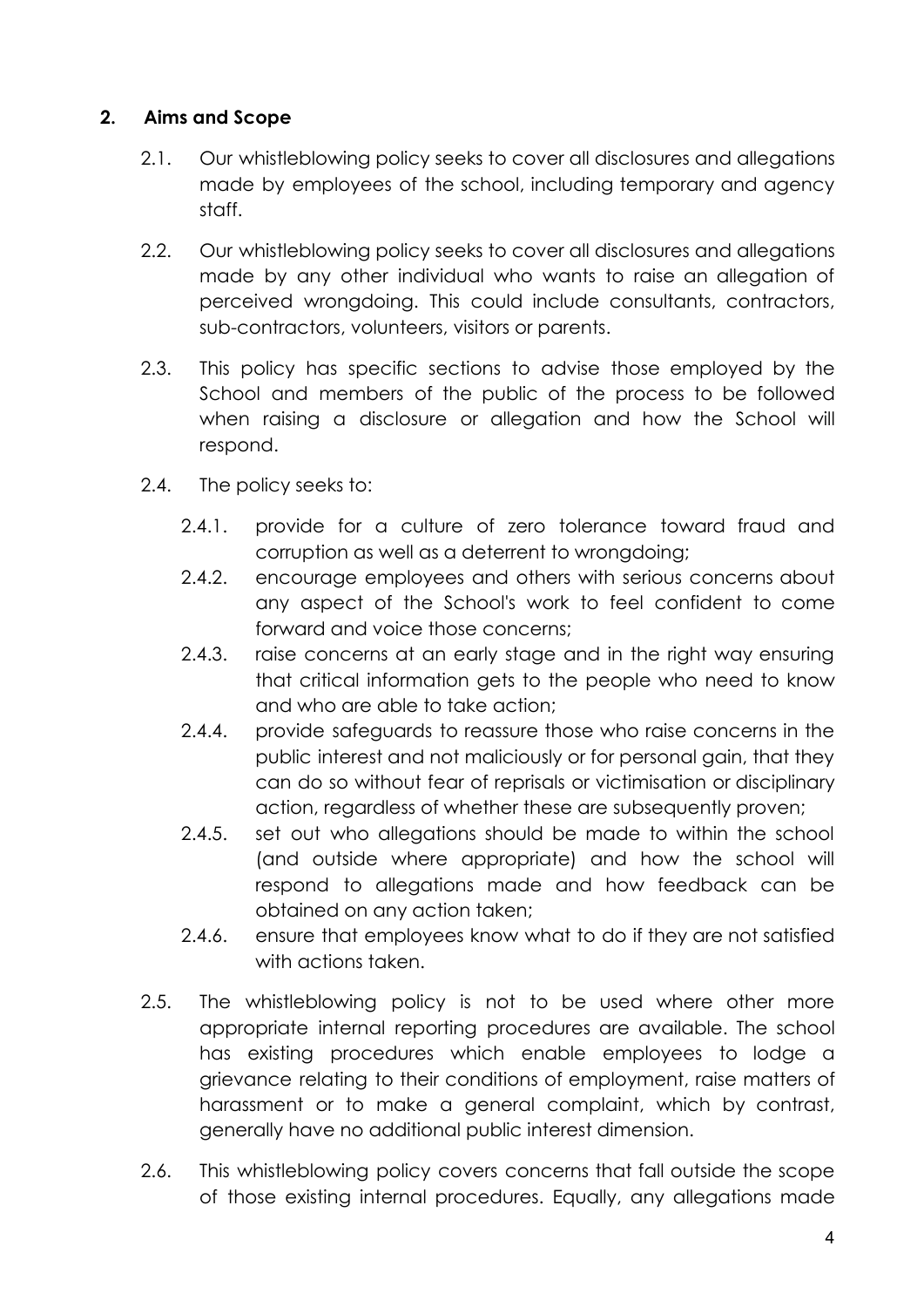through the above procedures, which raise serious concerns over wrongdoing, the school will investigate under the whistleblowing process.

2.7. Any individuals who are raising concerns relating to money laundering offences or Proceeds of Crime Act 2002 are required to report these concerns directly to the Money Laundering Reporting Officer (MLRO) in line with the Anti Money Laundering Policy.

#### **3. What Is Whistleblowing**

- 3.1. Whistleblowing is the confidential disclosure by an individual of any concerns relating to a perceived wrongdoing involving any aspect of the school's work or those who work for the school. The whistleblowing policy assists individuals who believe they have discovered malpractice, impropriety or wrongdoing to raise a concern in order for this to be addressed.
- 3.2. The Public Interest Disclosure Act 1998 (PIDA) is known as the Whistleblowing law and is designed to encourage and enable employees to "speak out" and to report suspected wrongdoing at work. This is commonly known as "blowing the whistle".
- 3.3. PIDA legislation legally protects employees (including temporary workers and agency staff), from any detriment from their employer or colleagues that arises as a result of making a "protected disclosure" (a qualifying disclosure) in the public interest. This includes protection from harassment, victimisation or dismissal by their employer.
- 3.4. A qualifying disclosure means any disclosure of information made to the employer (this can be either via the board of Governors, Headteacher or in some circumstances directly to the Local Authority) or other prescribed regulator, which in the reasonable belief of the worker making the disclosure, is made in the public interest and tends to show one or more of the following;
	- 3.4.1. that a criminal offence has been committed, is being committed or is likely to be committed;
	- 3.4.2. that a person has failed, is failing or is likely to fail to comply with any legal obligation to which he is subject;
	- 3.4.3. that a miscarriage of justice has occurred, is occurring or is likely to occur;
	- 3.4.4. that the health or safety of any individual has been, is being or is likely to be endangered;
	- 3.4.5. that the environment has been, is being or is likely to be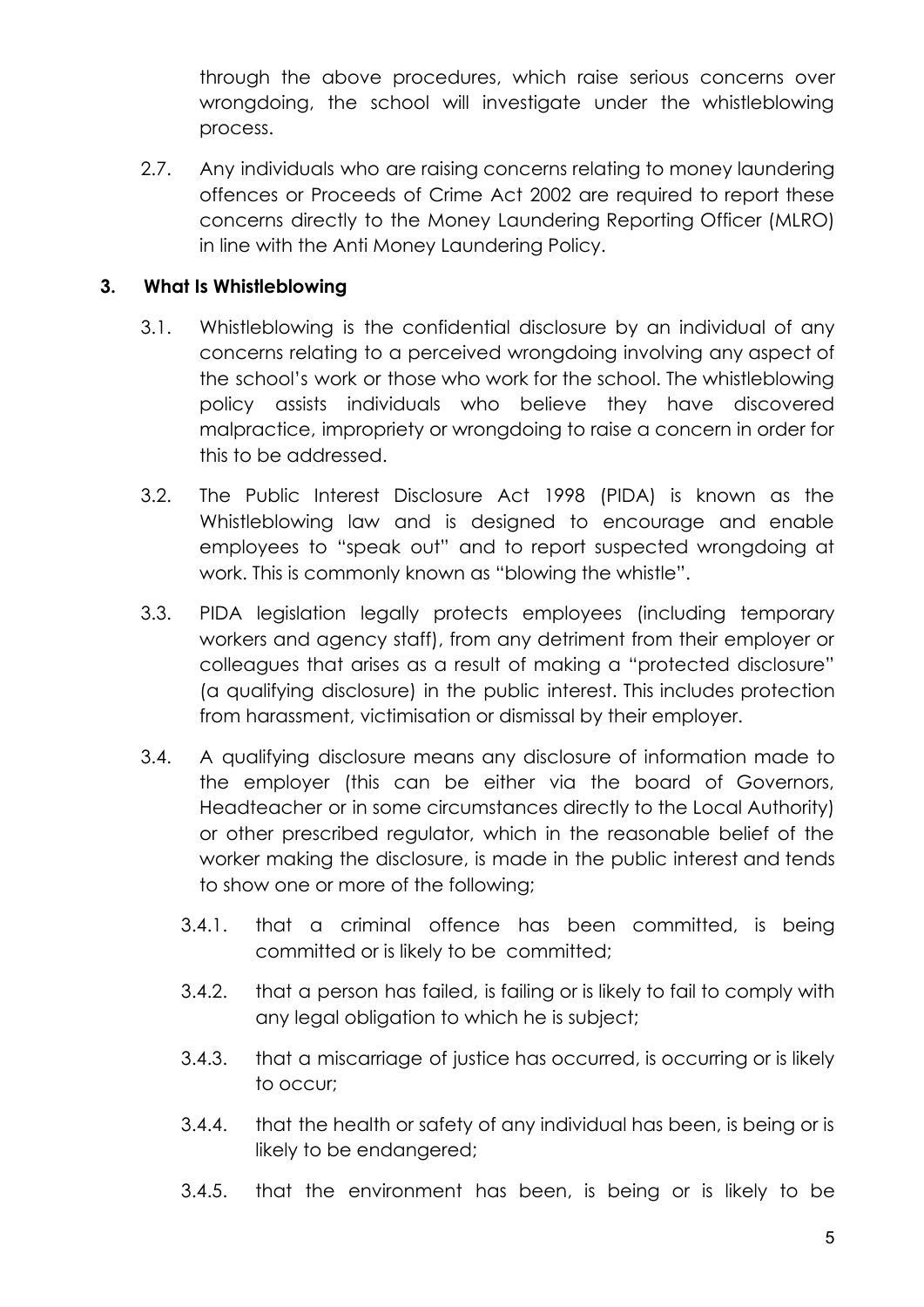damaged; or

- 3.4.6. that information tending to show any matter falling within any one of the preceding paragraphs has been, is being or is likely to be deliberately concealed
- 3.5 A disclosure of information is not a qualifying disclosure if the person making the disclosure commits an offence by making it.
- 3.6 A prescribed regulator is someone who is independent of the employee's organisation, but usually has an authoritative relationship with the organisation, such as a regulatory or legislative body.
- 3.7 Whilst protection under PIDA covers most workers it is not extended to partners, contractors, non-executive directors, volunteers or the self-employed. However, the principles outlined in this policy, as far as they can be, will be applied to whistleblowing allegations received from sources other than employees of the School. As with internally reported cases, particular consideration needs to be given to matters of confidentiality.

#### **4. Making a Disclosure**

- 4.1. Once an employee (or other party) has decided to raise a concern, then wherever possible, it should be expressed either verbally or in writing. This should set out the background and history of the concern, giving names, dates and places where possible, and the reason why the individual is particularly concerned about the situation.
- 4.2. Although individuals raising concerns are not expected to have supporting evidence to prove the truth of an allegation before reporting, he or she must reasonably believe that the information is substantially true to enable the matter to be taken forward.

#### **5. Whistleblowing by Members of the Public**

5.1. If you are not a School employee you can still contact the School or Internal Audit at Manchester City Council to report any concerns or disclosures over wrongdoing, these will be treated in the same way. Unlike disclosures made by employees, protection under PIDA law does not extend to disclosures made by members of the public.

#### **6. Whistleblowing by Employees**

6.1. It is the hope and intention of the School that any employee with a concern about any aspect of the School's operations or its conduct, feels able to first raise those concerns internally, this includes where an employee wants to make a protected disclosure. In the first instance concerns should be raised with the Headteacher. Where the concern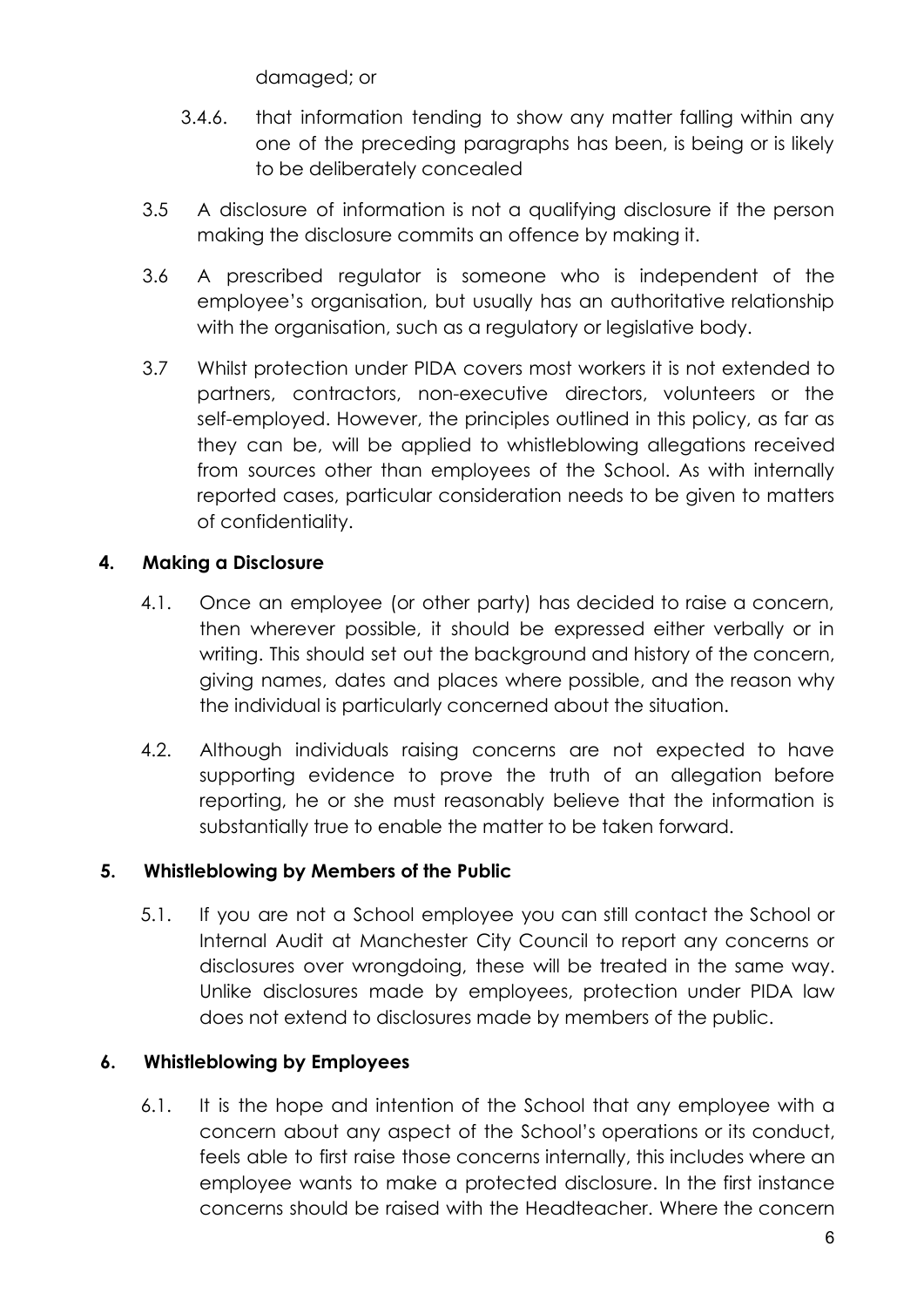relates to the Headteacher, or the individual raising the concerns feels it would not be properly handled, they should report the concern to the Chair of Governors.

- 6.2. If the concern relates to both parties or the individual feels it will not be properly handled, then the report should be made to Manchester City Council's Head of Internal Audit or a prescribed regulator using the Councils reporting procedures set out in section 7.
- 6.3. However, under the terms of PIDA, if an employee does not feel comfortable making a disclosure internally within the School or to the Council, they have the right to take their concerns outside the employer to certain 'prescribed regulators'.
- 6.4. The link below provides a list of other 'prescribed regulators' to whom you make a protected disclosure:

[https://www.gov.uk/government/uploads/system/uploads/attachme](https://www.gov.uk/government/uploads/system/uploads/attachment_data/file/183340/11-641-blowing-the-whistle-to-a-prescribed-person.pdf) [nt\\_data/file/183340/11-641-blowing-the-whistle-to-a-prescribed-person](https://www.gov.uk/government/uploads/system/uploads/attachment_data/file/183340/11-641-blowing-the-whistle-to-a-prescribed-person.pdf) [.pdf](https://www.gov.uk/government/uploads/system/uploads/attachment_data/file/183340/11-641-blowing-the-whistle-to-a-prescribed-person.pdf)

- 6.5. Before making a disclosure, an employee may first wish to discuss the concern on a confidential basis with a work colleague, trade union representative, solicitor or professional body to seek advice on how to proceed. These discussions may help assess how justified their concern is and, if they then wish to proceed, the most appropriate and effective way to report it. This is important because the report should be made so as to allow the most effective investigation, whilst affording the whistleblower protection under the PIDA.
- 6.6. Additional information about PIDA law can be obtained from the Whistleblowing Charity Protect (formerly Public [Concern](http://www.pcaw.org.uk/) At Work [\(PCaW\)\),](http://www.pcaw.org.uk/) which contributed to the formulation of the PIDA and is a legal advice centre designated as such by the Bar Council. For information visit www.pcaw.org.uk or telephone their advice line 0800 1124408.
- 6.7. Employees are protected when they make a disclosure. In making a protected disclosure the employee must:
	- 6.7.1. reasonably believe that the disclosure they are making is in the public interest;
	- 6.7.2. reasonably believe that the information detailed and any allegation in it are substantially true; and
	- 6.7.3. the matter disclosed must fall within the matters prescribed for that regulator.
- 6.8. The earlier an employee expresses a concern, the easier it will be to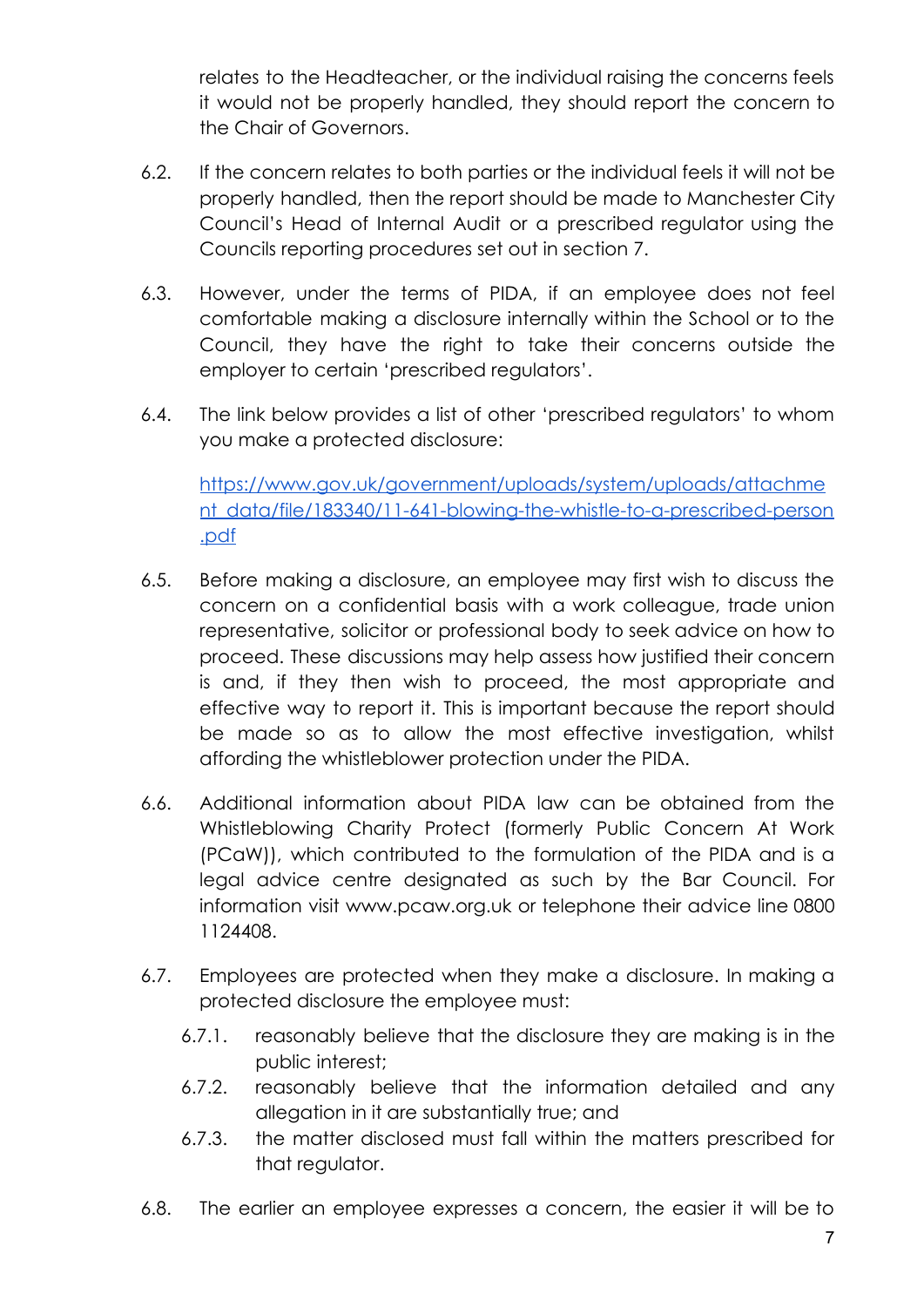take action. Employees should raise a concern as soon they have a reasonable suspicion and are not expected to investigate the concern themselves to prove their suspicions are well founded.

- 6.9. Safeguarding concerns if the concern raised relates to a child protection issue, these should be reported to the Local Authority Designated Officer (LADO) and in line with the specific guidelines outlined in the school's safeguarding policy and procedures.
- 6.10. Employees who have major concerns about other schools or about other Council services can report these matters to Manchester City Council Internal Audit as a member of the public.

#### **7. How to Report a Concern**

- 7.1. Anybody who has a whistleblowing concern relating to the School can use our whistleblowing reporting procedures. A person who wishes to report a concern or suspected serious wrongdoing (a disclosure) should report it in one of the following ways:
	- 7.1.1. **Headteacher** email your concerns directly to the Headteacher at [j.brown@medlock.manchester.sch.uk](mailto:j.brown@medlock.manchester.sch.uk)
	- 7.1.2. By telephone on **0161 2731830**
	- 7.1.3. In writing to the following address, **J. Brown, Medlock Primary School, Wadeson Road, Brunswick, Manchester, M13 9UJ**
	- 7.1.4. In person with the Headteacher (members of the public should contact the School to arrange an appointment with the Headteacher) using the above channels.
- 7.2. If the person raising the concern does not feel it will be properly dealt with or it is not appropriate to report their concern to the Headteacher they should report it to the Chair of Governors.
	- 7.2.1. **Chair of Governors** email your concerns directly to the Chair of Governors on [lindsay.gilbert74@gmail.com](mailto:lindsay.gilbert74@gmail.com)
	- 7.2.2. By telephone on **07973 121436**
	- 7.2.3. In writing to **Chair of Governors, Lindsay Gilbert, Medlock Primary School, Wadeson Road, Brunswick, Manchester, M13 9UJ**
	- 7.2.4. In person with the Chair of Governors (members of the public should contact the School to arrange an appointment with the Chair of Governors) using the above channels.
- 7.3. If the person raising the concern does not feel it will be properly dealt with or it is not appropriate to report their concern to the Chair of Governors they should report it to the Council via Internal Audit.
	- 7.3.1. **Manchester City Council Internal Audit** email your concerns to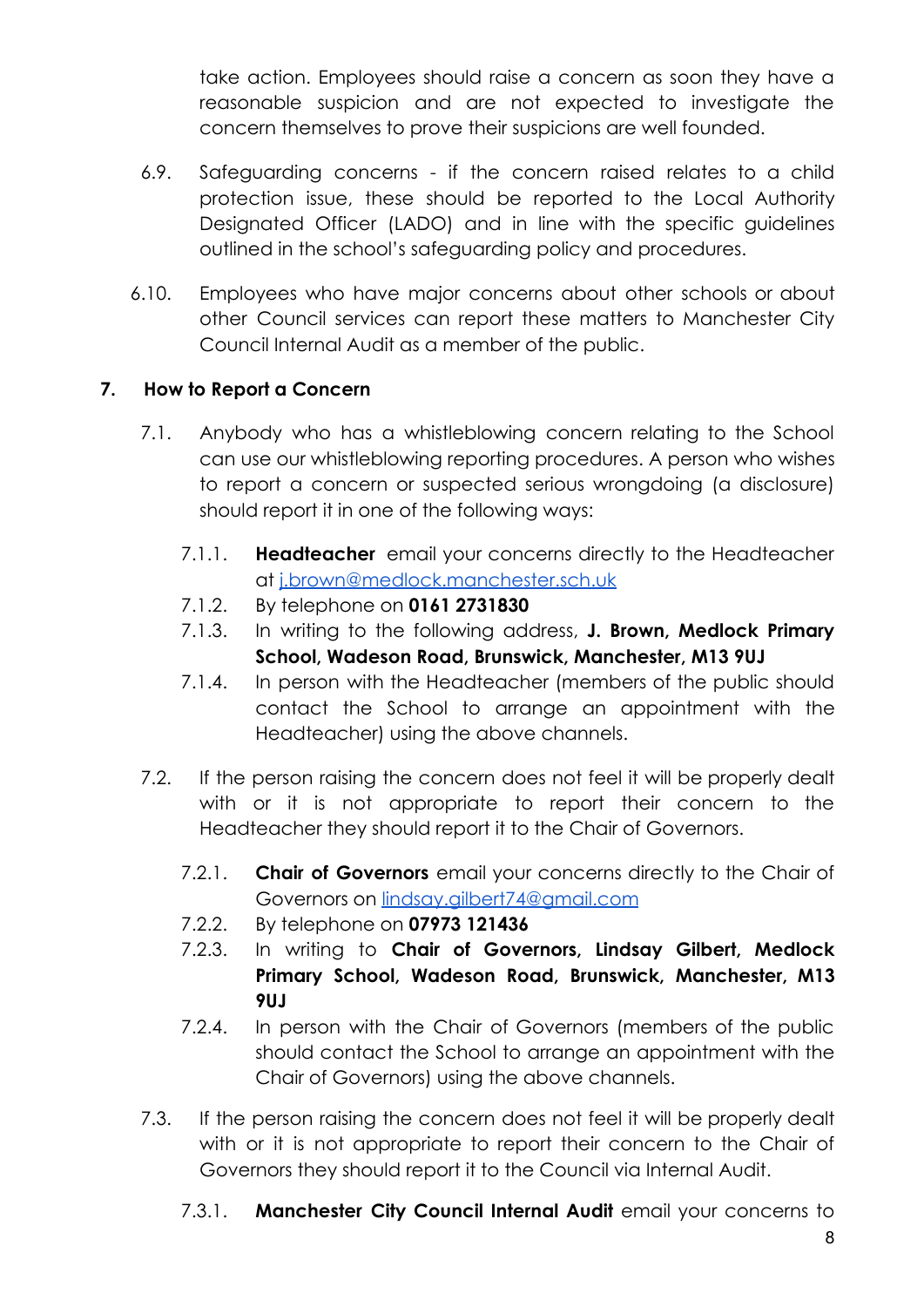Internal Audit at: **[Whistleblowing@manchester.gov.uk](mailto:Whistleblowing@manchester.gov.uk)**

- 7.3.2. By telephone: Whistleblowing hotline on **0161 234 5280**
- 7.3.3. Use the Council's secure online Whistleblowing reporting form:

[https://secure.manchester.gov.uk/forms/form/606/en/whistleblo](https://secure.manchester.gov.uk/forms/form/606/en/whistleblowing) [wing](https://secure.manchester.gov.uk/forms/form/606/en/whistleblowing)

- 7.4. Concerns can also be reported in writing to: **Head of Internal Audit and Risk Management, Confidential, Manchester City Council, Floor 5, Town Hall Extension, Mount Street Elevation, Manchester, M60 2LA**
- 7.5. If the person raising the concern feels they cannot report it within the School or Council they can report it to a prescribed regulator, See section 6.3 for more information. Any person reporting a concern should provide as much information as possible, including:
	- 7.5.1. who the allegations are against;
	- 7.5.2. full details on the nature of the alleged wrongdoing;
	- 7.5.3. provide any evidence they have in support of the allegation;
	- 7.5.4. state if the person making the disclosure is an employee of the school;
	- 7.5.5. if not, does the person work in another school or Council department;
	- 7.5.6. whether the person is a service user or member of the public;
	- 7.5.7. name and contact details (unless they wish to remain anonymous).
	- 7.5.8. In the event that an employee does not feel comfortable in making a disclosure to the school or Council then you are entitled to make a protected disclosure to one of the prescribed organisations listed.

[https://www.gov.uk/government/uploads/system/uploads/attachment\\_data/fil](https://www.gov.uk/government/uploads/system/uploads/attachment_data/file/183340/11-641-blowing-the-whistle-to-a-prescribed-person.pdf) [e/183340/11-641-blowing-the-whistle-to-a-prescribed-person.pdf](https://www.gov.uk/government/uploads/system/uploads/attachment_data/file/183340/11-641-blowing-the-whistle-to-a-prescribed-person.pdf)

#### **8. How the School or Council Will Respond**

- 8.1. The school or Council will formally respond to you to acknowledge receipt of a disclosure within 2 working days of the concern being received.
- 8.2. A further acknowledgement will be sent within 10 working days to indicate:
	- 8.2.1. how the school or Council proposes to deal with the matter; and the policy under which it will be investigated;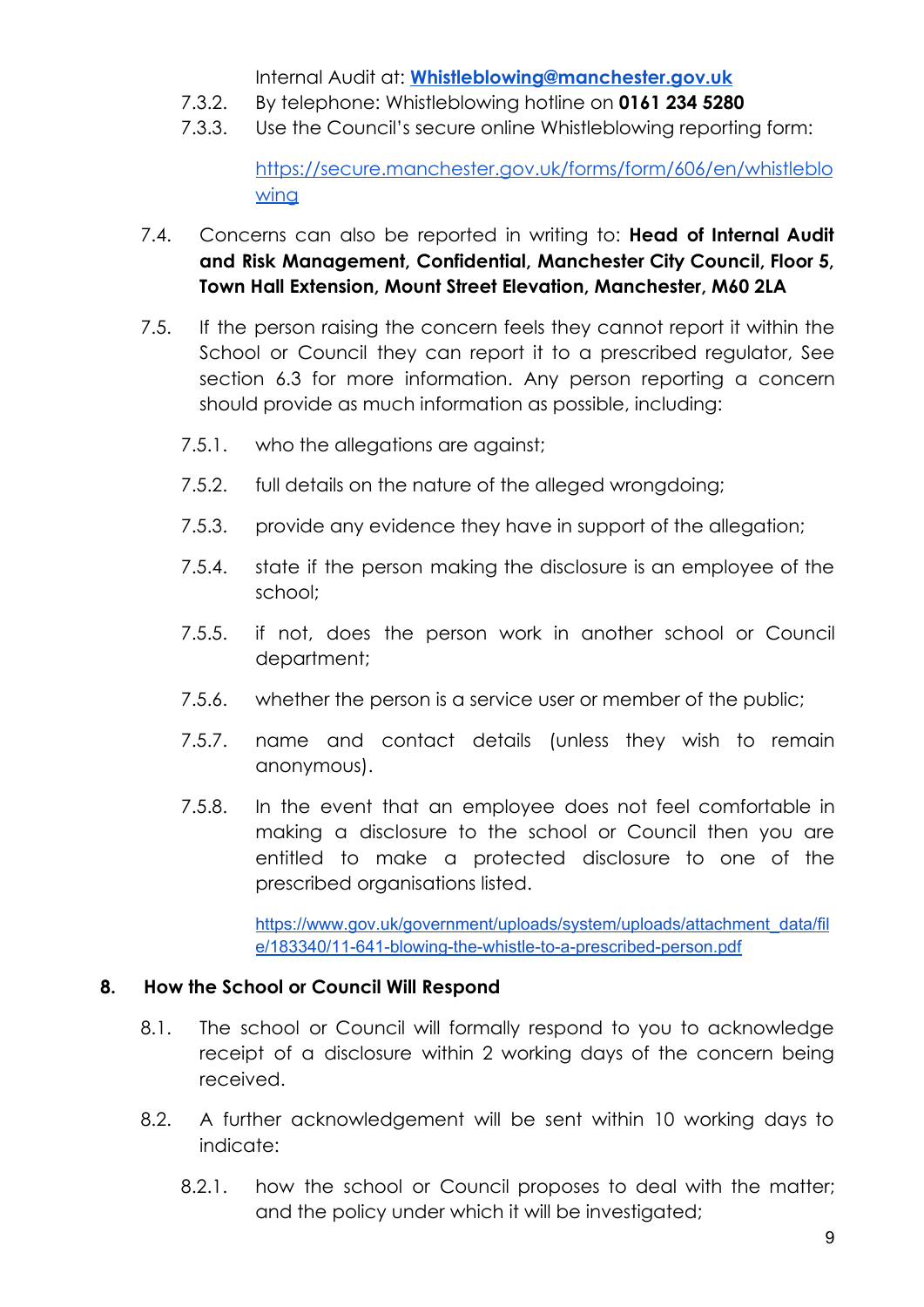- 8.2.2. whether the school or Council considers it to be a protected disclosure;
- 8.2.3. contact details for the officer handling the investigation;
- 8.2.4. arrangements for confidentiality;
- 8.2.5. an estimate of how long it will take to provide a response on the outcome;
- 8.2.6. any initial enquiries which may have been made;
- 8.2.7. If no action is planned, why not.
- 8.3. All allegations will be handled confidentially and discreetly by those who are directly involved in the investigating process. The ongoing point of contact for the whistleblower will be given in the acknowledgement letter.
- 8.4. If necessary, further information will be sought from the whistleblower. This will depend on the nature of the matters raised, the potential difficulties involved in conducting an investigation and the clarity of the information provided.
- 8.5. At any meeting arranged to discuss an employee's concerns the employee has the right, if they so wish, to be accompanied by their Trade Union representative or a friend who is not involved in the area to which the concern relates.
- 8.6. The School will do what it lawfully can to minimise any difficulties that an employee may experience as a result of raising a concern. For example, If an employee is required to give evidence in criminal or disciplinary proceedings, the Council will advise you about the procedures in terms of what will happen and what will be expected of you.

#### **9. Anonymous Allegations**

- 9.1. The School recognises that there may be circumstances where individuals are worried about being identified when they report concerns about their employer. If you have come to us anonymously and not provided your contact details we will treat your allegations just as seriously. However, this policy encourages individuals to put their name to an allegation wherever possible as we believe that open or confidential whistleblowing is the best means of addressing the concerns and protecting individuals.
- 9.2. Concerns expressed anonymously are more difficult to investigate, and harder to substantiate, and further liaison with the whistleblower is not possible. Nevertheless, anonymous allegations will always be individually considered and action taken at the discretion of the Headteacher / Chair of Governors / Head of Internal Audit depending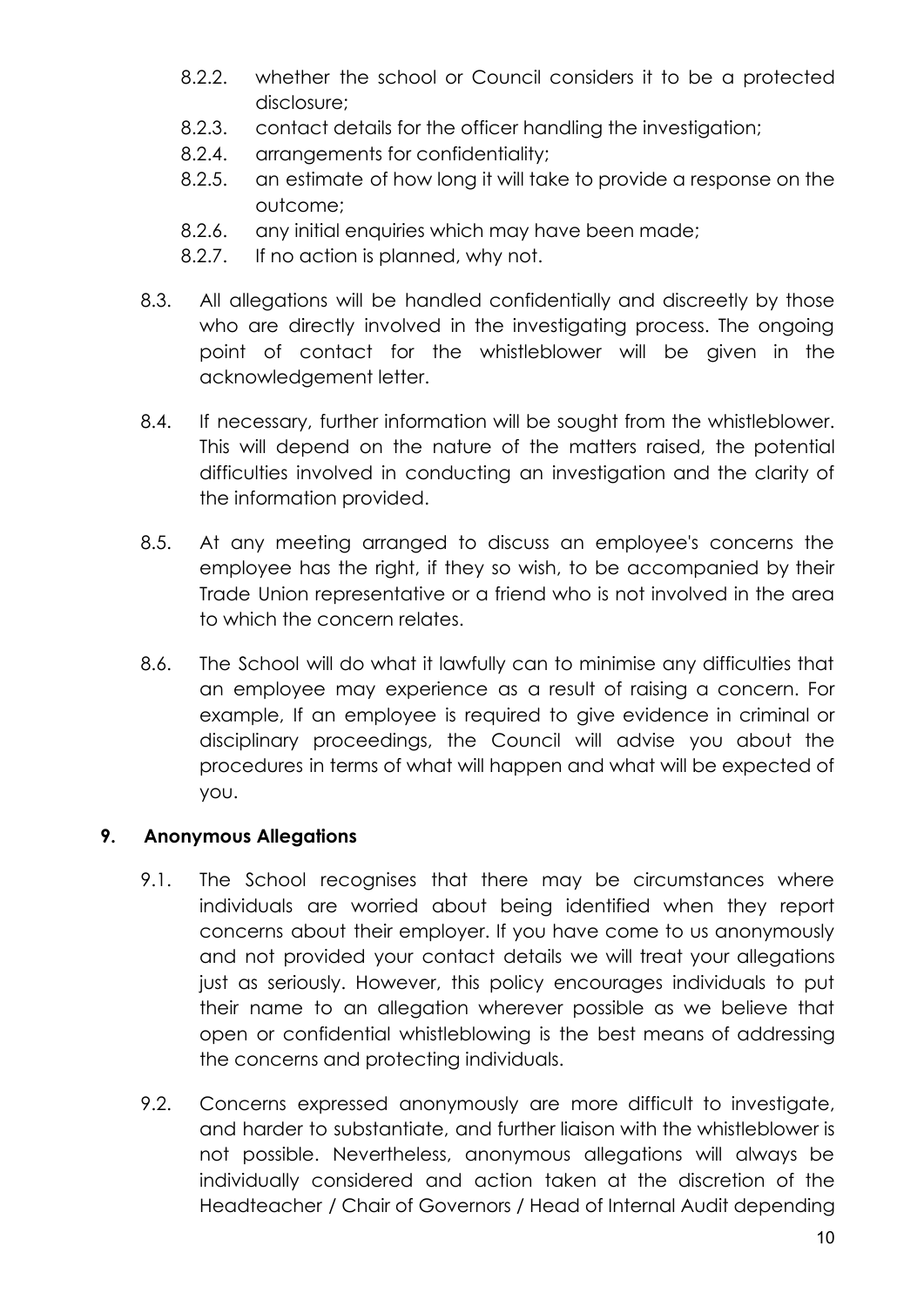upon:

- 9.2.1. the seriousness of the issues raised;
- 9.2.2. the credibility of the concern; and
- 9.2.3. the likelihood of confirming the allegation from attributable sources.

#### **10. Outcomes**

- 10.1. The school will, subject to legal constraints, seek to advise the whistleblower on the outcomes of the investigation in order to assure them that that the matter has been properly addressed. Some concerns raised may be resolved by agreed action, once the whistleblowers concerns have been explained, without the need for investigation.
- 10.2. Investigation reports / Case Records (example in Appendix A) will be compiled for all cases. A copy of the report will be held securely by the School and a copy will be sent to Manchester City Council's Head of Internal Audit will also require a copy of the report including the outcome and any system risk issues which arise from it. Internal Audit may carry out follow up work as a result of any identified areas of risk in conjunction with the school.

#### **11. Role of the Person Receiving the Complaint**

- 11.1. The first thing that the person receiving a potential Whistleblowing concern must do is judge if the concern is a protected Disclosure and should be investigated under the Whistleblowing policy, in order to do so, the recipient should refer to section 3 with particular reference to section 3.4.
- 11.2. Internal Audit can offer advice and support to schools on making this decision and on the approach to be taken to investigate whistleblowing allegations to ensure concerns are properly addressed.
- 11.3. The recipient must ensure that they follow the timescales set out in section 8 of this document.

#### 11.4.

- 11.5. The action taken by the school in response to allegations made will depend on the nature and seriousness of the concern. Where appropriate, the matters raised may be:
	- 11.5.1. investigated by school management, or Council's Internal Audit Service;
	- 11.5.2. referred to the Police;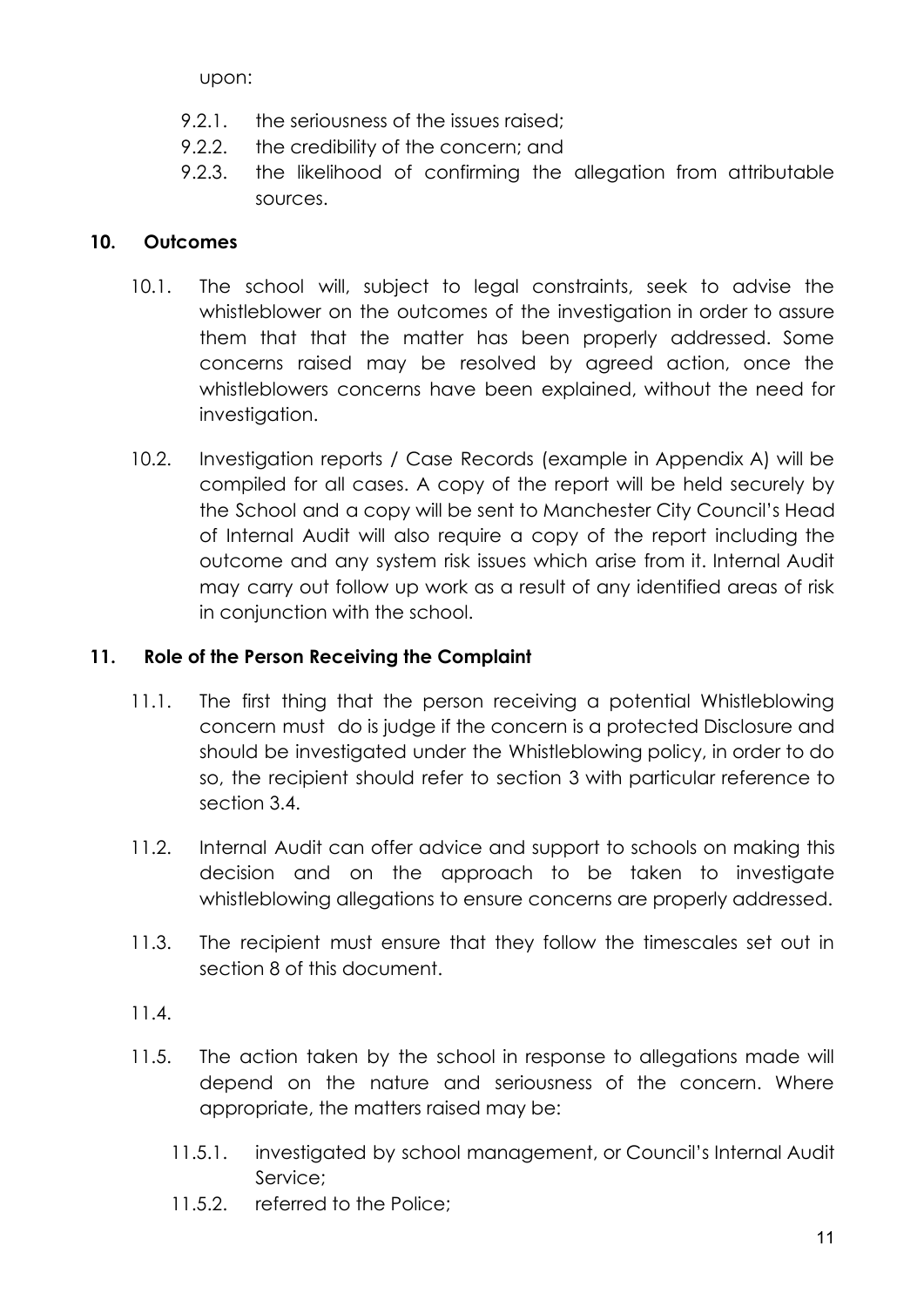- 11.5.3. referred to the External Auditor;
- 11.5.4. subject of an independent enquiry.
- 11.6. For monitoring purposes the Headteacher or Chair of Governors must log at the earliest opportunity the details of all whistleblowing allegations or suspicions of fraud, theft or corruption made within school. These must also be reported to the Council's Head of Internal Audit and Risk Management who will monitor the outcome of all cases, including action taken to reduce the risk of recurrence and can also provide support and guidance.

#### **12. Safeguards**

12.1. In order to ensure that allegations are investigated in the right spirit with the right outcome, the following safeguards or principles should be applied in all cases.

#### **13. Confidentiality and Anonymity**

- 13.1. The School's Whistleblowing Policy seeks to protect the identity of the individual making a disclosure, meaning that your name will not be revealed without your explicit consent, even if the disclosure is not considered to be a qualifying disclosure under the PIDA. Your name will initially be logged at the outset and will be visible at times when data monitoring is taking place.
- 13.2. However, in alleged cases of serious wrongdoing, it must be appreciated that the school cannot guarantee that this will be maintained particularly if external legal action results from the disclosure. In some cases an employee's concern may require further action and they may have to act as a witness and / or provide evidence, for example serious criminal offences which are referred to the Police.
- 13.3. If your disclosure relates to a child at risk or abuse of a vulnerable adult then the school and Council is required to investigate this under separate procedures and this takes priority over any request for anonymity. If you have provided your contact details, the Council will of course advise you of the action being taken.

#### **14. Harassment and Victimisation**

14.1. The school acknowledges that the decision to report a concern can be a difficult decision for an employee to take, not least because of the fear of reprisal from those responsible for the malpractice. Any employee who makes a 'qualifying disclosure' which meets the requirements of the PIDA is legally protected against victimisation or harassment for whistleblowing.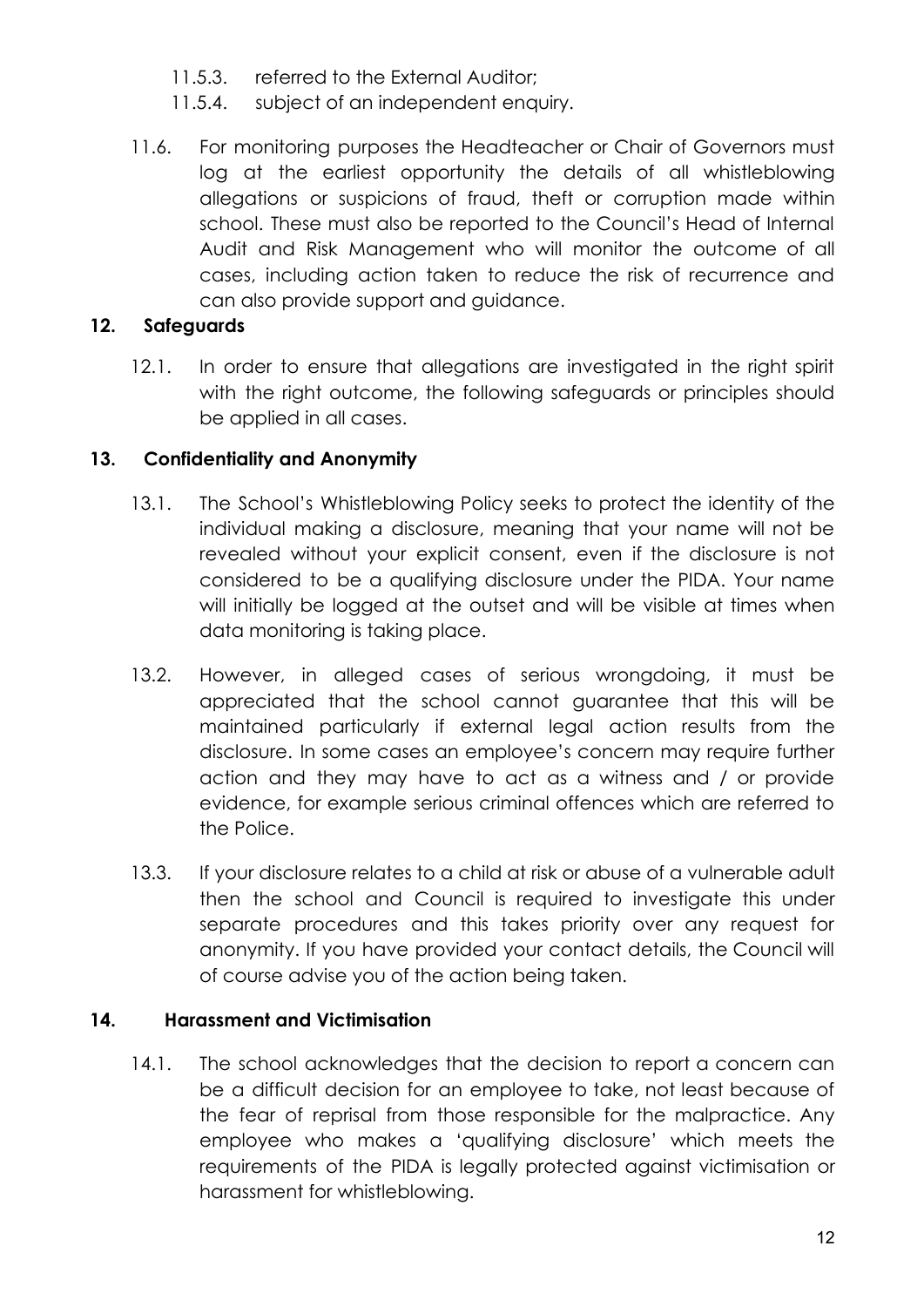- 14.2. The school will not tolerate harassment or victimisation against an employee who has raised a genuine concern under the whistleblowing policy. Any employee who victimises a whistleblower will be subject to disciplinary action which may lead to dismissal.
- 14.3. The Headteacher should monitor how whistleblowers are subsequently treated after raising a matter of concern. They should ensure that any harassment or victimisation is dealt with under disciplinary arrangements.
- 14.4. Any employee who believes they have been victimised as a result of making a disclosure or blowing the whistle should report their concerns to the Headteacher / Chair of Governors or the Council via Internal Audit.

#### **15. False and Malicious Allegations**

- 15.1. While encouraging employees to bring forward matters of concern, the school must guard against claims which are untrue. This is because of the risk of claims made to deliberately damage the reputation of other employees or the school as a whole and not least because the cost of investigation is high
- 15.2. If an employee makes an allegation but it is not confirmed by the investigation, no action will be considered or taken against them. However, if an employee makes false, malicious or vexatious allegations this will be treated as a serious disciplinary offence and disciplinary action will be taken. The PIDA only offers protection from dismissal or detriment if the worker reasonably believes their disclosure was made in the public interest.

#### **16. Misuse of this Policy**

- 16.1. The Whistleblowing Policy is designed to promote and encourage reporting genuine concerns. The policy is not designed to allow:
	- 16.1.1. individuals who have acted inappropriately to escape punishment by highlighting any malpractices they were involved in;
	- 16.1.2. employment protection in relation to a redundancy situation or pre-existing disciplinary issues as a result of reporting a wrongdoing;
	- 16.1.3. an individual to raise a concern for some private motive and not to prevent or correct the wrongdoing.

#### **17. Data Protection and FOI**

17.1. The Freedom of Information Act 2000 gives a general right of access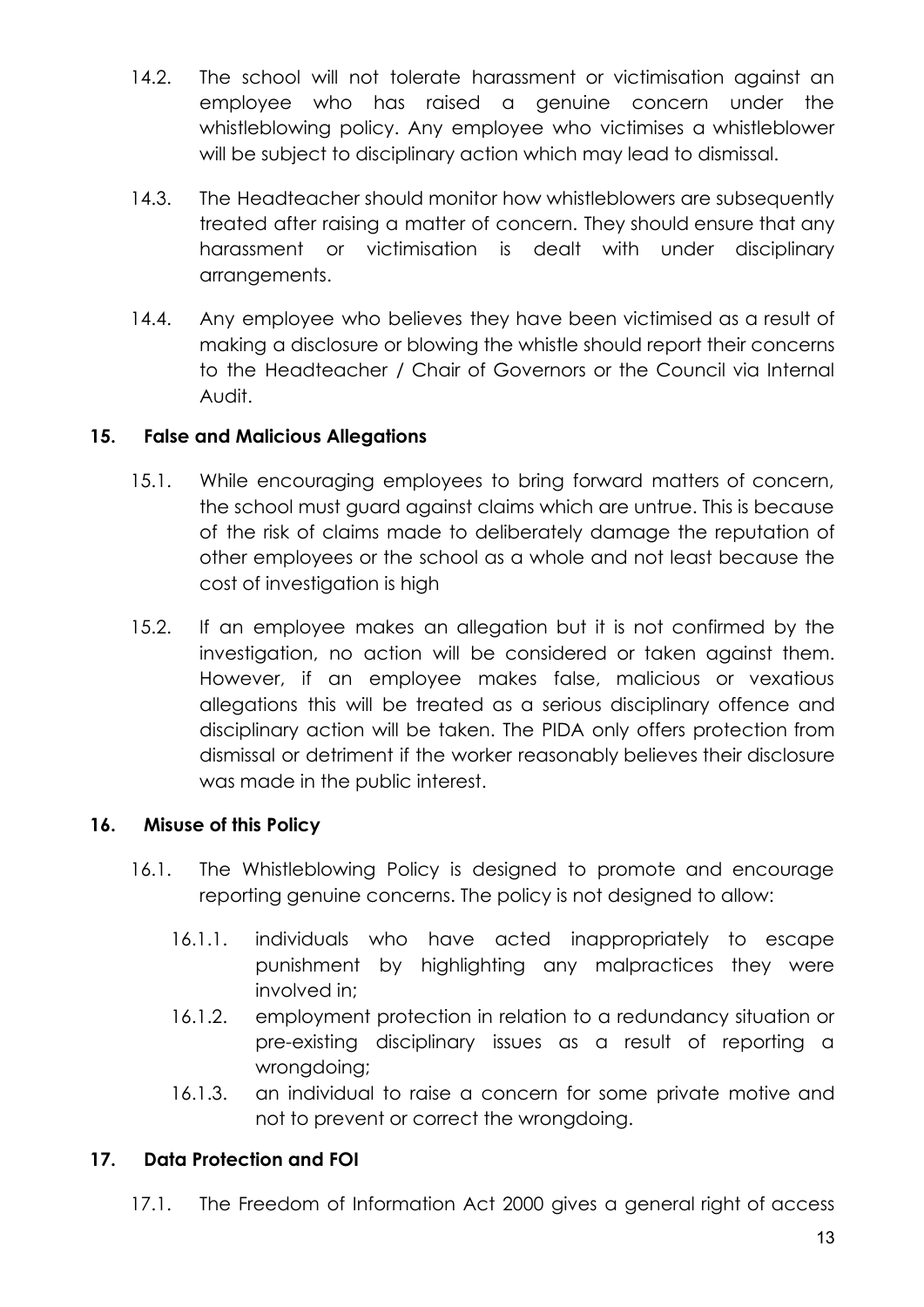to all types of recorded information held by public authorities. As such the School and/or Council often receives requests for information under the Freedom of Information Act.

- 17.2. The School and Council has a legal obligation to provide the information unless it falls under one of the exemptions of the Act.
- 17.3. The Freedom of Information Act contains exemptions which may be applicable to permit the withholding of information identifying the whistleblower, including:
	- 17.3.1. Section 40 Personal Data;
	- 17.3.2. Section 41 Information which, if disclosed, would give rise to an actionable breach of confidence.
- 17.4. Many people making a disclosure to the School will wish to protect their identity and the School will always seek to protect the identity of individuals during the course of progressing an investigation. If the School or Council receives a request for information identifying a whistleblower, the School or Council will contact the whistleblower to seek their views beforehand and will, wherever possible, seek to comply with those views.
- 17.5. The principle of maintaining confidentiality should also be applied to the identity of any individual who may be the subject of a disclosure.
- 17.6. When processing personal data as part of a whistleblowing allegation, the School and Council will take all necessary precautions to protect such data and not to share it more widely than is necessary as part of the investigation. The Council will apply the General Data Protection Regulations and Data Protection Act 2018 in all aspects of any whistleblowing investigation.

#### **18. Monitoring of Whistleblowing Complaints**

- 18.1. Internal Audit will maintain a central record of all whistleblowing referrals made under this policy and monitor the outcome of these cases. The collection, monitoring, review and storage of these records will at all times be carried out within the safeguarding principles set out at part 7 of this policy.
- 18.2. As such, details of any allegation should be reported to Internal Audit by the receiving Head on receipt. Internal Audit will log and allocate each case a reference number whether or not Internal Audit are involved in the investigation work. The outcome of the investigation should be notified to Internal Audit by the Investigating officer.
- 18.3. The records held by Internal Audit will be used to analyse the impact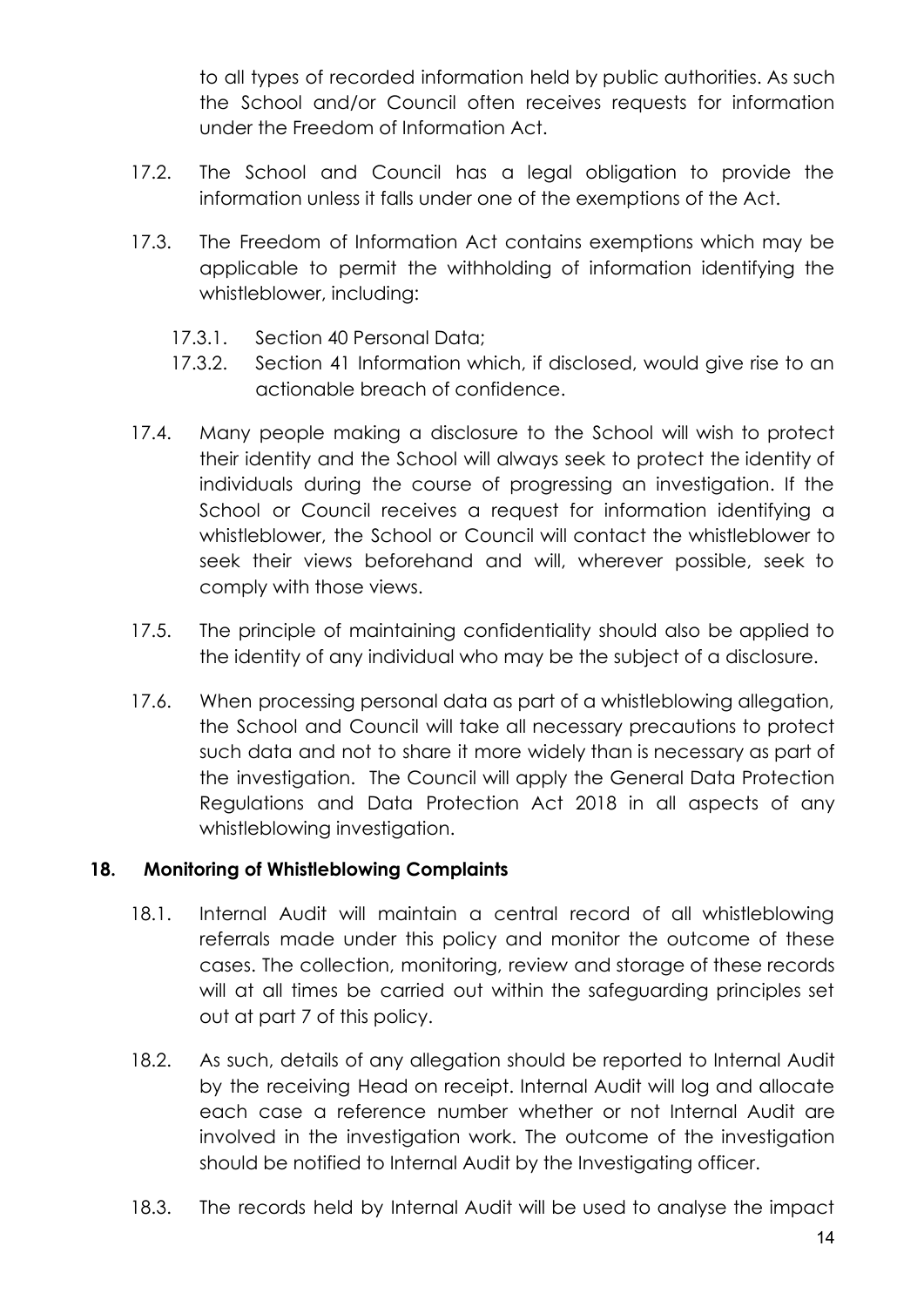and effectiveness of the arrangements in place in statistical terms and records held in HR sections may be subject to review. The detailed case records form part of the process of reporting back to Members on the effectiveness and outcomes of the Policy and form the record of actions taken in the case of any matters raised under the Public Interest Disclosure Act. This information will be referred to for monitoring purposes and periodic assurance reports provided to the Audit Committee by the Head of Internal Audit as part of this process.

18.4. A Whistleblowing record sheet (Appendix A) should be used to record a summary for each case. A copy should be sent to Internal Audit and one retained with the investigation paperwork on completion, the School should also maintain a central log of cases.

#### **19. Training and Awareness**

- 19.1. Headteachers are responsible for ensuring that their employees are aware of the whistleblowing policy and process and that any training needs are addressed which may arise from the application of the policy. Raising awareness of the School's Whistleblowing Policy should form part of the induction training for all employees and should be addressed as refresher training for all employees.
- 19.2. Employees have a responsibility to ensure that they are aware of and understand the School's policy in relation to Whistleblowing.

#### **20. Frequently Asked Questions**

#### **What is the difference between whistleblowing and making a complaint or a grievance?**

In general terms, whistleblowing occurs when an employee raises a concern about danger or illegality that affects others and which has a public interest dimension to it. The person blowing the whistle is usually not directly, personally affected by the danger or illegality. Consequently, the whistleblower rarely has a personal interest in the outcome of any investigation into their concerns. As a result, the whistleblower should not be expected to prove their case; rather he or she raises the concern so others can address it.

A grievance or private complaint is, by contrast, a dispute about the employee's own employment position and has no additional public interest dimension. When someone complains, they are saying that they have personally been poorly treated. This poor treatment could involve a breach of their individual employment rights or bullying and the complainant is seeking redress or justice for themselves. The person making the complaint therefore has a vested interest in the outcome of the complaint, and, for this reason, is expected to be able to prove their case. For example – bullying and discrimination issues should be dealt with under the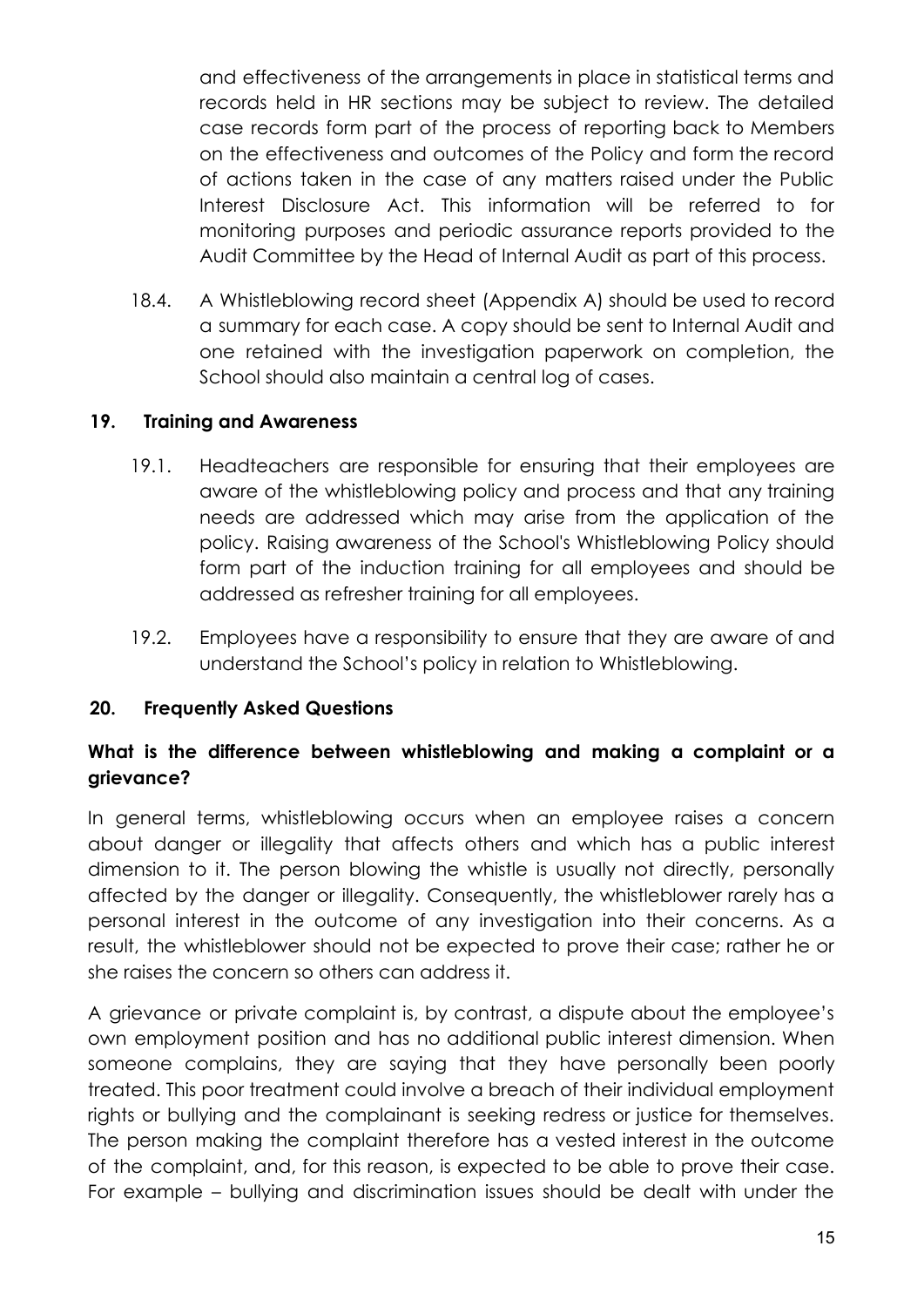respective policy or under grievance procedure.

#### **Can concerns be raised confidentially or anonymously?**

The School encourages whistleblowers to identify themselves and raise concerns openly. Openness makes it easier for the School to assess the issue, work out how to investigate the matter, understand any motive and get more information. The effectiveness of any whistleblowing investigation may be limited where an individual chooses not to be identified.

An individual raises a concern confidentially if he or she gives his or her name on the condition that it is not revealed without their consent. An individual raises a concern anonymously if he or she does not give his or her name at all. Clearly, if the School does not know who provided the information, it is not possible to reassure or protect them.

#### **Does the Public Interest Disclosure Act (PIDA) require an employer to keep a whistleblower's identity secret?**

The simple answer is no - PIDA contains no specific provision on confidentiality. The protections within the Act can be deemed to encourage employees to raise issues openly. A good whistleblowing policy will provide a confidential port of call for a worried employee and employers should respect any promise of confidentiality they make. However in some cases it will be impossible to take action on the concern without the open testimony of a whistleblower. Further it may later become necessary to waive anonymity because of the course of the investigation for example if the matter has had to be referred to the police.

#### **Am I protected from dismissal if I blow the whistle?**

A worker cannot be dismissed because they blow the whistle. If they are, they can claim unfair dismissal - they'll be protected by PIDA law as long as certain criteria are met.

Types of whistleblowing eligible for protection. These are called 'qualifying disclosures'. They include when someone reports:

- that someone's health and safety is in danger
- damage to the environment
- a criminal offence
- that the company is not obeying the law (like not having the right insurance)
- that someone's covering up wrongdoing
- there has been or is likely to be a miscarriage of justice.

#### **Who is protected?**

The following people are protected:

● Employees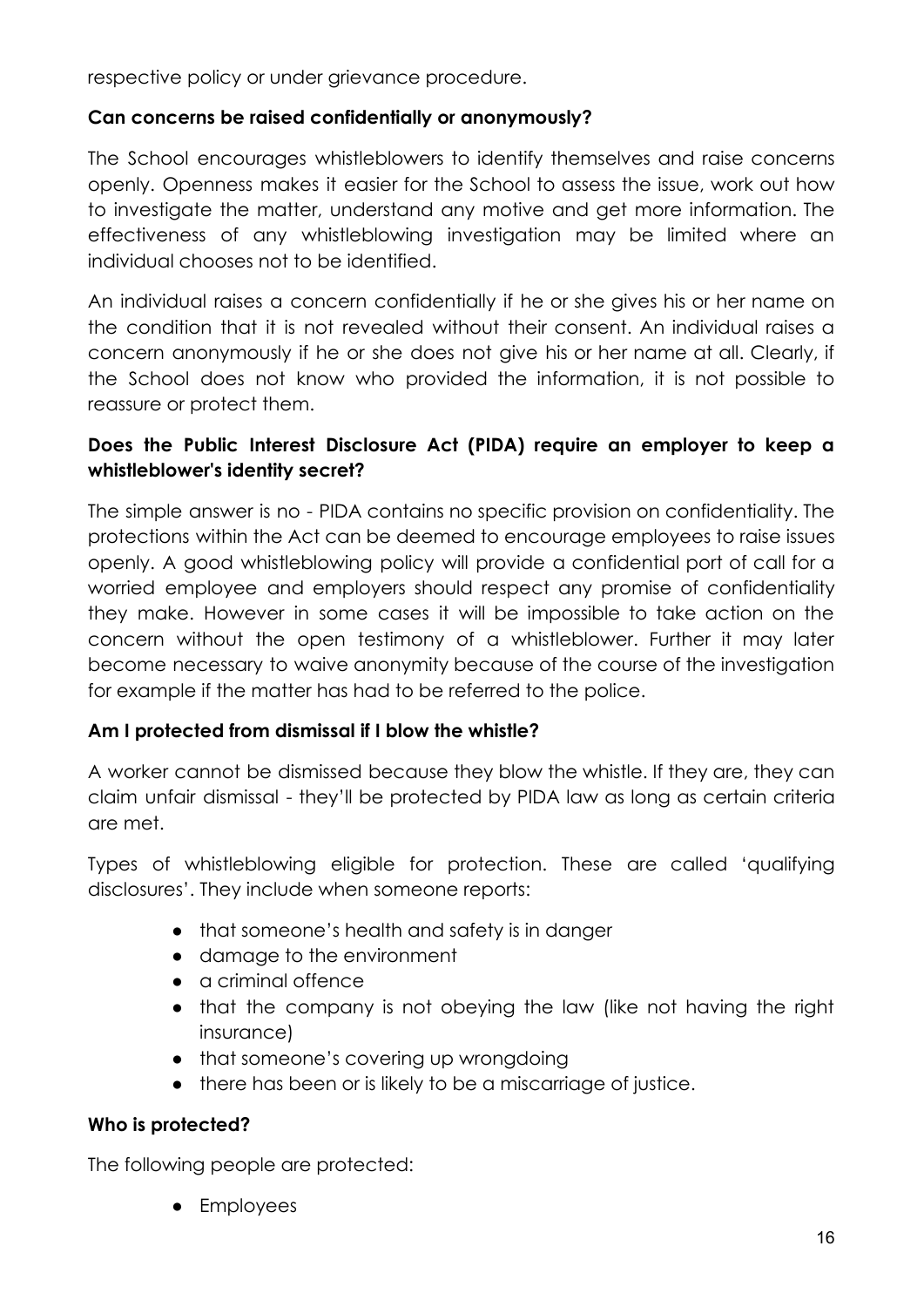- agency worker
- people that are training with an employer, but not employed
- self-employed workers, if supervised or working off-site

A worker will be eligible for protection if:

- they honestly think what they're reporting is true
- they are telling the right person
- they believe that their disclosure is in the public interest

#### **Who is not protected?**

- individuals who break the law when they report something, for example because they signed the Official Secrets Act
- they were part of the wrongdoing
- they found out about the wrongdoing when someone wanted legal advice ('legal professional privilege'), for example if they are a solicitor
- Workers who are not employees cannot claim unfair dismissal because of whistleblowing but they are protected and can claim 'detrimental treatment'.

#### **What information should a whistleblower provide?**

Supporting evidence for the allegations, if available, is clearly helpful. However, PIDA does not require individuals to have evidence before reporting the matter, but it does say that the individual must reasonably believe the information is substantially true. Individuals should report concerns to Line Management or other at the earliest opportunity rather than wait to collate any evidence.

Whistleblowers are encouraged to provide their contact details to allow the School to seek further information, where necessary and advise on outcomes.

Where can I get independent advice?

Individuals can contact the independent charity Protect (formally Public Concern at Work) for free, independent and confidential advice, for example to find out what is protected by PIDA and how best to raise concerns. The charity runs a UK helpline on their advice line tel: 0800 1124408 or visit their website www.pcaw.org.uk

#### **What records should be retained?**

A clear audit trail should be maintained to evidence the actions taken to both investigate the allegations received including decisions taken as part of the investigation and the final outcome. A timeline of events should be used to record the date the referral is received and all communications / correspondence with the whistleblower and any other party regarding the referral and the steps taken to investigate the allegations made along with outcomes. Records should be held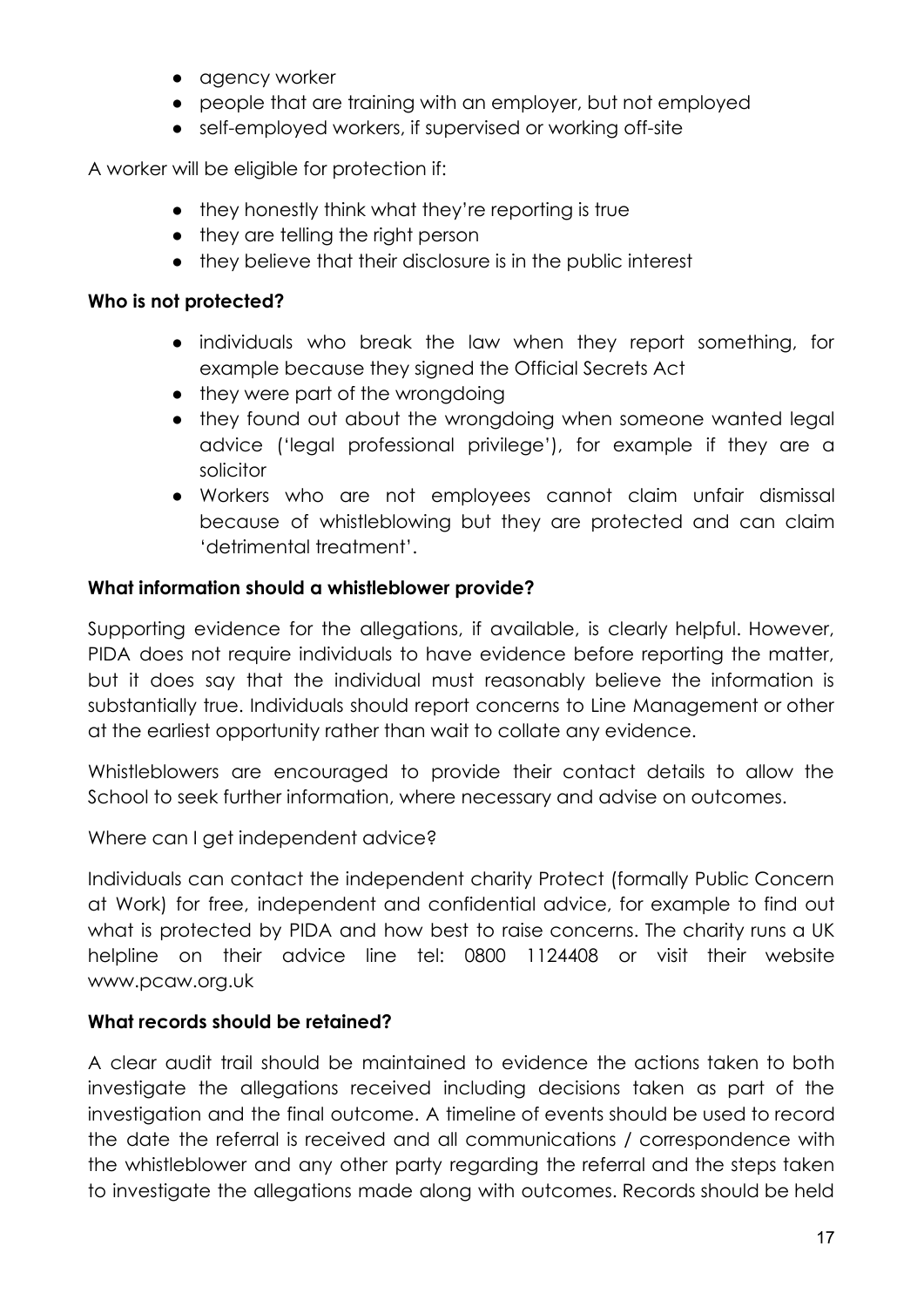confidentially in line with the School's retention policy.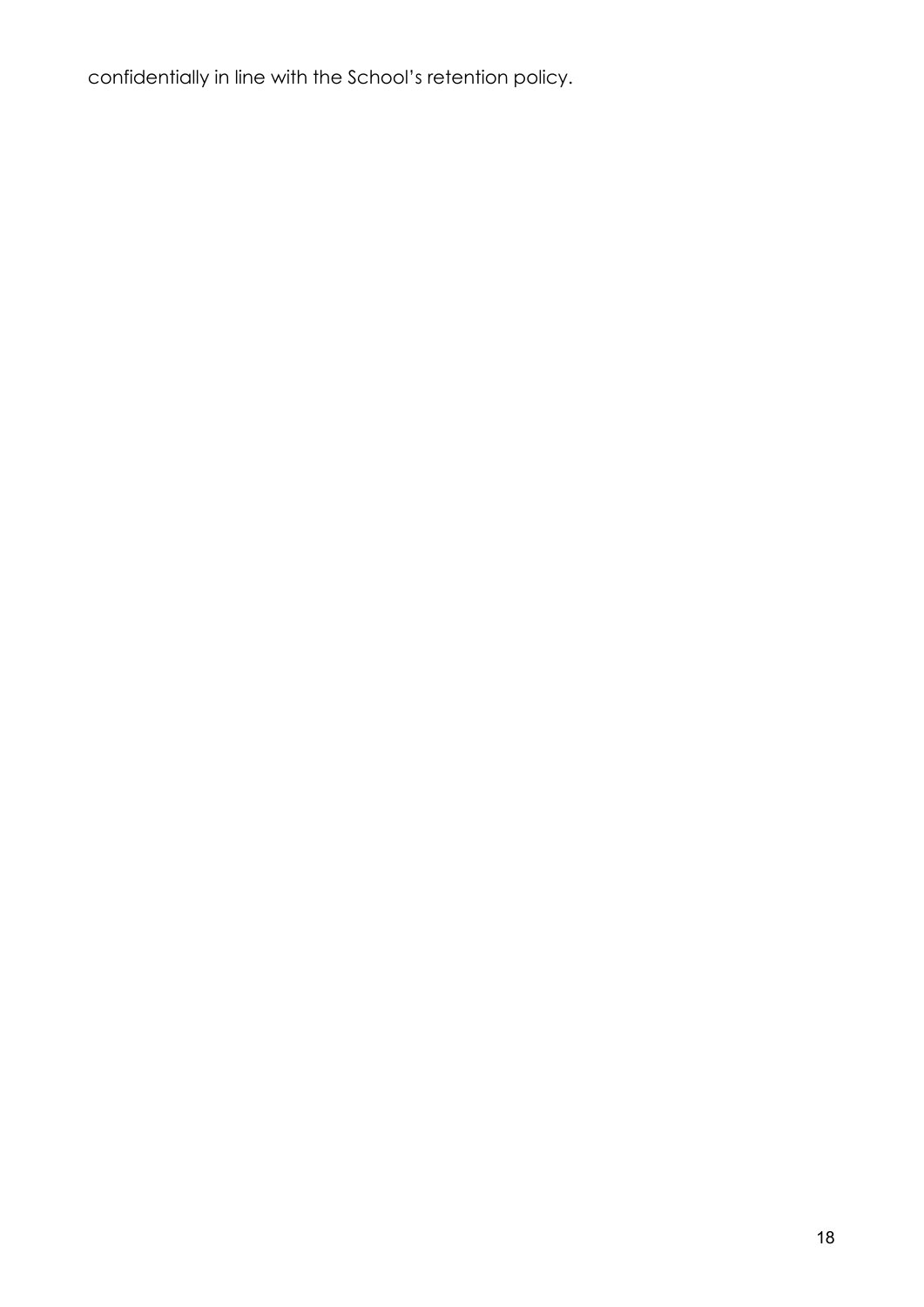

### **Confidential - Whistleblowing Case Record**

| The date the concern /<br>allegation / disclosure<br>was received.                            |  |
|-----------------------------------------------------------------------------------------------|--|
| How the report was<br>received (verbal or<br>written)                                         |  |
| Details of who the<br>concerns were raised<br>with?                                           |  |
| Name and Job role.                                                                            |  |
| Name and job role of<br>employee making<br>allegation (unless<br>anonymity was<br>requested). |  |
| <b>Was confidentially</b><br>requested / explained<br>or promised?                            |  |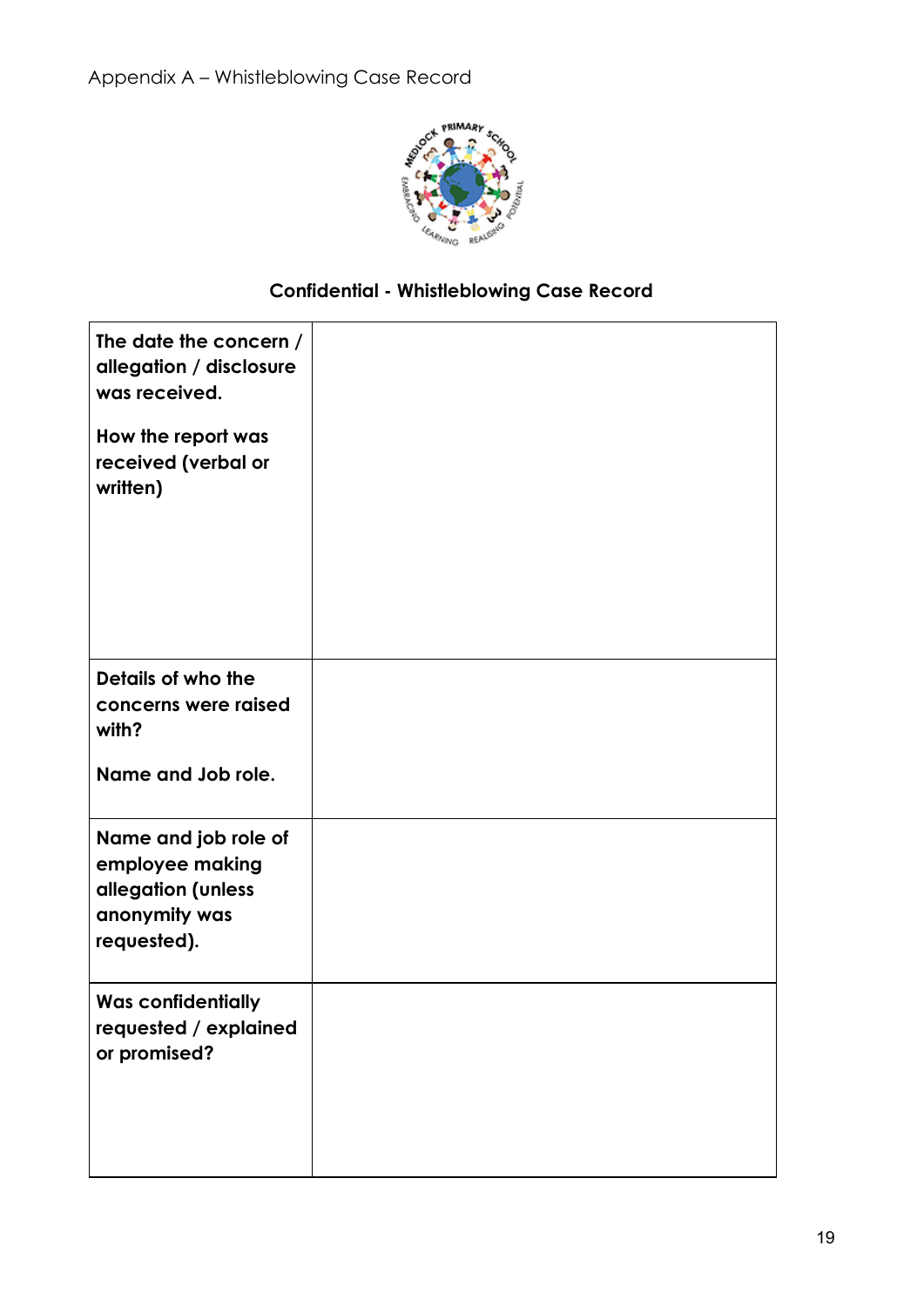| A summary of the<br>concern/allegation<br>raised: |  |
|---------------------------------------------------|--|
| Details of any                                    |  |
|                                                   |  |
| feedback given and                                |  |
| any response from the                             |  |
| employee                                          |  |
|                                                   |  |
|                                                   |  |
|                                                   |  |
|                                                   |  |
| Matter reported to                                |  |
| internal audit Y/N                                |  |
|                                                   |  |
| Date referred:                                    |  |
|                                                   |  |
| <b>Has formal</b>                                 |  |
| acknowledgment                                    |  |
| been provided to the                              |  |
| employee in line with                             |  |
| the policy?                                       |  |
|                                                   |  |
| (Acknowledgment of                                |  |
| receipt within 2                                  |  |
| working days)                                     |  |
|                                                   |  |
| (Further                                          |  |
| acknowledgment sent                               |  |
| within 10 working                                 |  |
| days)                                             |  |
|                                                   |  |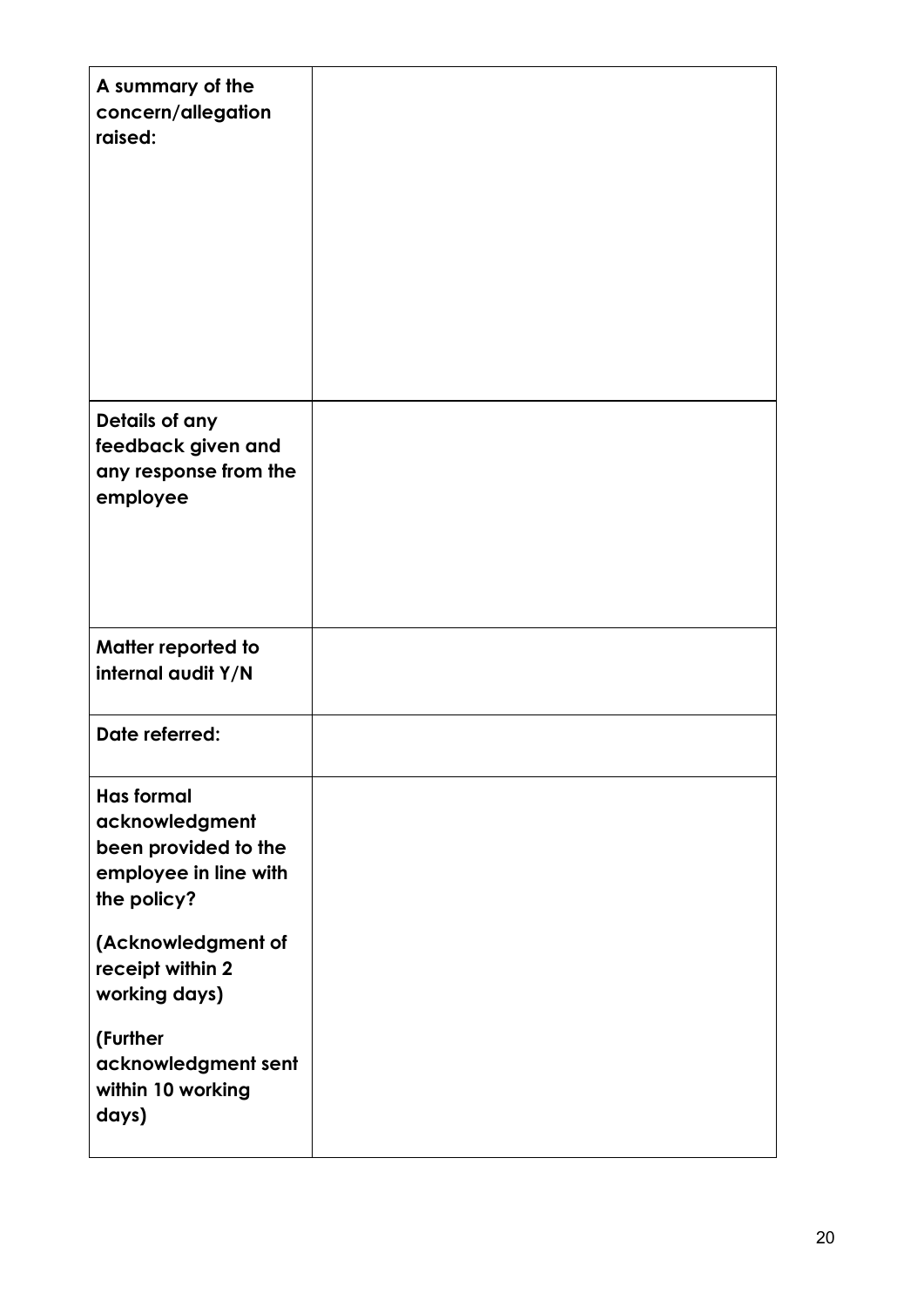| <b>Names of people</b><br>handling the<br>investigation                          |  |
|----------------------------------------------------------------------------------|--|
| Summary outcome of<br>investigation:                                             |  |
| (Proved/not proved,<br>action plans and<br>recommendations)                      |  |
| Date notification of<br>outcome given to<br>employee:                            |  |
| <b>Papers retained</b><br>(location), responsible<br>officer and review<br>date: |  |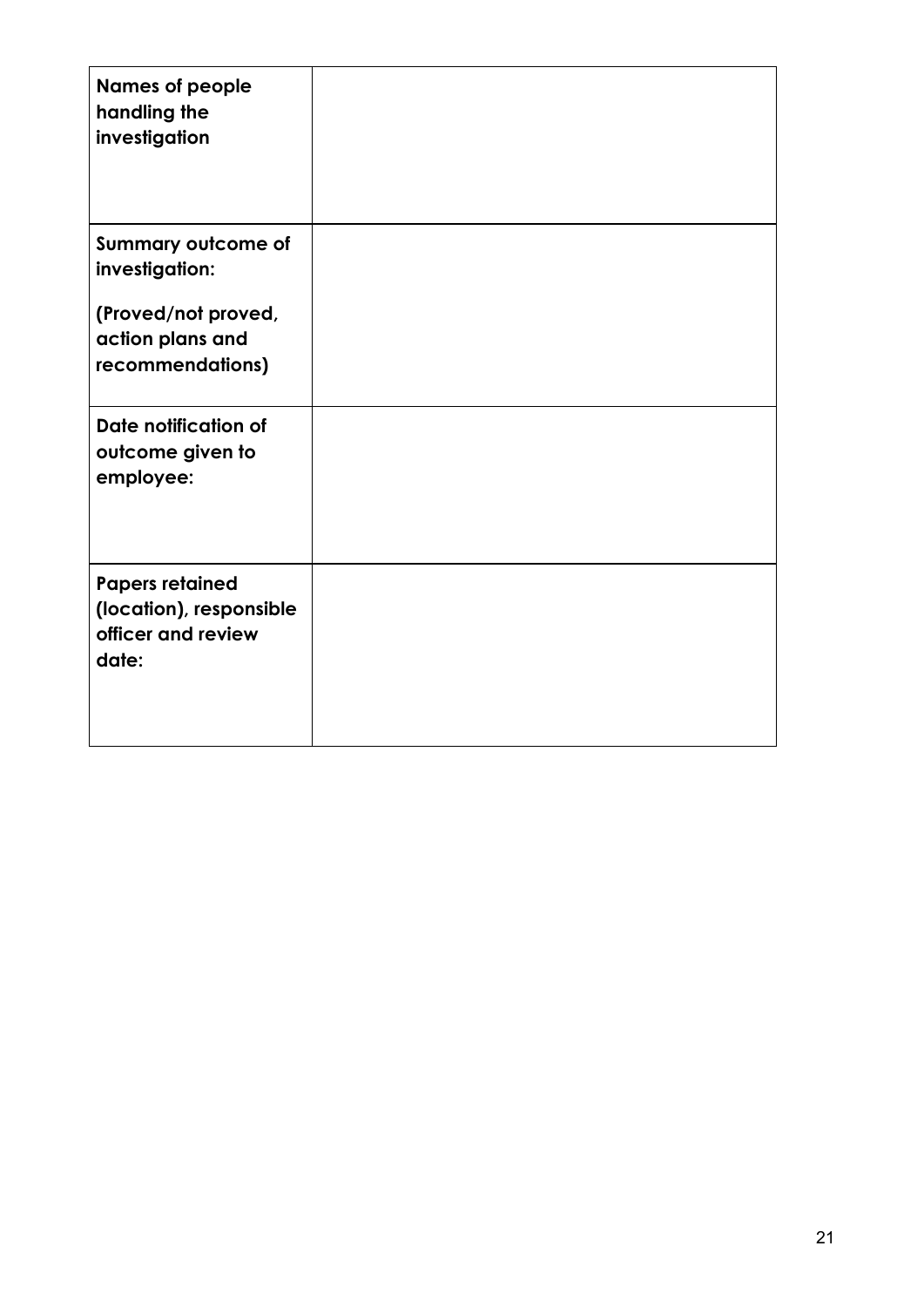#### **SEVEN NOLAN PRINCIPLES**

The following are the Seven Nolan Principles underpinning standards for Public Life.

The principles of public life apply to anyone who works as a public office-holder. This includes all those who are elected or appointed to public office, nationally and locally, and all people appointed to work in the civil service, local government, the police, courts and probation services and in the health, education, social and care services. All public office-holders are both servants of the public and stewards of public services. The principles also have application to all those in other sectors delivering public services.

- 1. **Selflessness**: Holders of public office should act solely in terms of the public interest.
- 2. **Integrity**: Holders of public office must avoid placing themselves under any obligation to people or organisations that might try inappropriately to influence them in their work. They should not act or take decisions in order to gain financial or other material benefits for themselves, their family, or their friends. They must declare and resolve any interests and relationships.
- 3. **Objectivity**: Holders of public office must act and take decisions impartially, fairly and on merit, using the best evidence and without discrimination or bias.
- 4. **Accountability**: Holders of public office are accountable to the public for their decisions and actions and must admit themselves to the scrutiny necessary to ensure this.
- 5. **Openness**: Holders of public office should act and take decisions in an open and transparent manner. Information should not be withheld from the public unless there are clear and lawful reasons for so doing.
- 6. **Honesty**: Holders of public office should be truthful.
- 7. **Leadership**: Holders of public office should exhibit these principles in their own behaviour. They should actively promote and robustly support the principles and be willing to challenge poor behaviour wherever it occurs.

Source: The Committees website is a[t](https://www.gov.uk/government/organisations/the-committee-on-standards-in-public-life) <https://www.gov.uk/government/organisations/the-committee-on-standards-in-public-life>